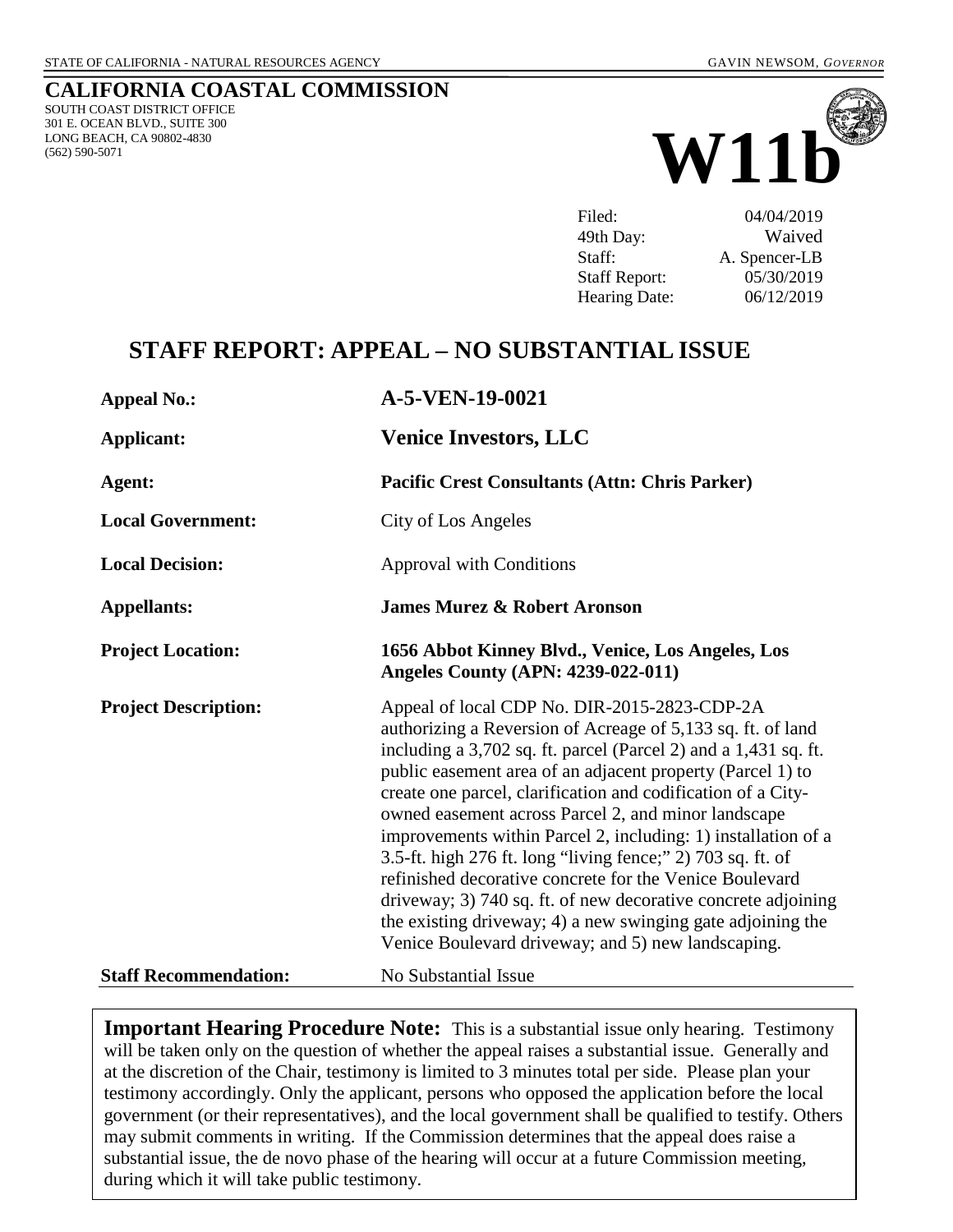### **SUMMARY OF STAFF RECOMMENDATION**

<span id="page-1-0"></span>The staff recommends that the Commission determine that **no substantial issue exists** with respect to the grounds on which Appeal A-5-VEN-19-0021 has been filed because the locally approved development is consistent with the public access and recreation provisions of Chapter 3 of the Coastal Act and the policies set forth in the certified Venice Land Use Plan (LUP).

The City approved a reversion to acreage of a 3,702 sq. ft. parcel (Parcel 2) owned by Venice Investors LLC, and minor landscape improvements within Parcel 2 at the intersection of Venice Boulevard and Abbot Kinney Boulevard in Venice, a community within the City of Los Angeles. The proposed project is in response to ongoing litigation between the applicant and the City with regard to four disputed easements across Parcel 2. The applicant purchased the project site (consisting of two separate parcels, Parcel 1 and Parcel 2) in 2008 **[\(Exhibit 1\)](https://documents.coastal.ca.gov/reports/2019/6/w11b/w11b-6-2019-exhibits.pdf)**. Parcel 1 is owned by the applicant and there is one 1,431 sq. ft. easement across that parcel adjacent to Abbot Kinney Boulevard, which the City plans to remove. Parcel 2 is also owned by the applicant and the City claimed four easements across that parcel.

The four claimed City easements across Parcel 2 are the subject of the litigation between the applicant and the City. After purchasing the property, the applicant applied to the City for a coastal development permit (CDP) for tenant improvements. At that time, the City informed the applicant that the existing parking spaces are straddled across Parcel 1 and Parcel 2 and the portion of the parking spaces that are located within Parcel 2 are also located across one of the City's four easements within Parcel 2 **[\(Exhibit 9\)](https://documents.coastal.ca.gov/reports/2019/6/w11b/w11b-6-2019-exhibits.pdf)**. The applicant disputed the existence of all four easements on Parcel 2, and eventually filed a quiet title lawsuit against the City. The Los Angeles Superior Court ruled that three of the four claimed easements were either not located within Parcel 2, or were not enforceable because they could not be located. Rather than going to trial over the last disputed easement (C.E. 70-44) on Parcel 2, the applicant and City agreed to a settlement which ultimately resulted in the City-approved CDP.

The proposed Reversion to Acreage would convey all 3,702 sq. ft. of Parcel 2 (which is owned by the applicant) back to Parcel 1 (also owned by the applicant) to create one parcel. A 13-foot strip of Easement 70-44 on Parcel 2 (approximately 1,087 sq. ft.) would be retained by the applicant for restricted private development (landscaping and improvements to the existing structure/parking spaces). The balance of the disputed easement area of Parcel 2 (approximately 33-ft. wide, 2,615 sq. ft.) would remain as a City easement (70-44) for street purposes **[\(Exhibit 4\)](https://documents.coastal.ca.gov/reports/2019/6/w11b/w11b-6-2019-exhibits.pdf)**. The public improvements that the City could pursue in the easement area include, but are not limited to: landscaping, installation of a bike share station, and expansion of the existing Venice Boulevard sidewalk by five feet.

In 2005, the Commission denied the proposed vacation of 4,500 sq. ft. of public right-of-way, development of an expanded surface parking lot, and landscaping (CDP Application Nos. A-5- VEN-05-259 and 5-05-343; see **[Exhibits 11 and 12](https://documents.coastal.ca.gov/reports/2019/6/w11b/w11b-6-2019-exhibits.pdf)**). The Commission found the proposals to conflict with Policy I.C. 9 (which states that the public right-of-way in the Venice Coastal Zone shall be reserved for public transportation uses by private vehicles, pedestrians, and bicyclists), and that the vacation would preclude future use of the right-of-way for aesthetic/landscaping improvements that would enhance the overall experience along a major public coastal access route. Overall, the Commission opted for more landscaping (consistent with the LUP's call for a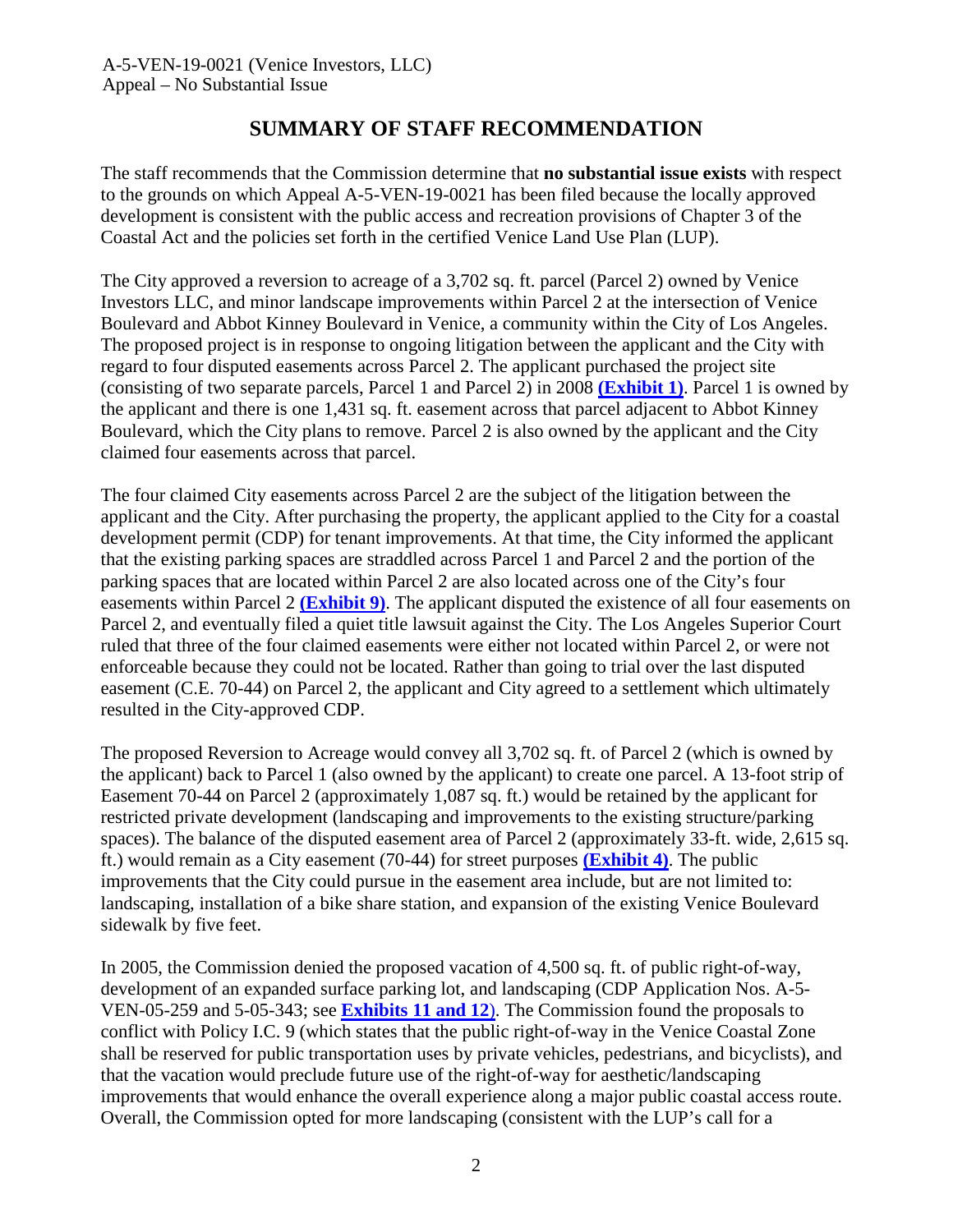beautification program to enhance public access routes) over development of additional onsite parking for a private development. The project before the Commission today differs in that the project therefore involves a Reversion to Acreage of privately held property (a court has held that both parcels are owned in fee by a private entity) and landscaping that is consistent with the 1995 Venice Boulevard Planting Plan. Unlike the prior proposal, there are no proposed changes to the existing onsite parking or to the existing onsite building. In addition, the City-approved project maintains a 33-ft. City easement which would enable the City to conduct transportation and/or landscaping improvements **[\(Exhibit 8\)](https://documents.coastal.ca.gov/reports/2019/6/w11b/w11b-6-2019-exhibits.pdf)**.

Two separate appeals of the local CDP were filed to the Coastal Commission largely on the grounds that the privatization of public lands would prevent the City from undergoing transportation-related and other public improvements (including landscaping in conjunction with the Venice Boulevard Planting Program), which would adversely impact coastal access and visual resources. However, pursuant to the settlement agreement and the local CDP, the City would retain a 33-ft. wide easement across Parcel 2, which would be used for landscaping, the expansion of the public sidewalk, and development of a Metro Bike share station, among other improvements. Existing public utilities such as the bus stops, the public sidewalks/streets, and the space necessary to hang community banners across a cluster of palm trees along the Abbot Kinney Boulevard/Venice Boulevard intersection would not be impacted by the project. Also, as part of the City's approval of the project, all landscaping at the site must be consistent with the Venice Boulevard Planting Program, as detailed in Policy V.A.5 of the LUP, which is consistent with a Coastal Commission finding during a 2005 project (CDPs A-5-VEN-05-259 and 5-05-343) on the same project site that the Venice Boulevard Planting Program constituted consistency with the visual resource and public access policies of the Coastal Act. Overall, the appellants did not to demonstrate that the Cityapproved project is inconsistent with the Chapter 3 policies of the Coastal Act or the Certified Venice LUP, that the City's approval lacked legal or factual support, that the City's approval adversely impacts coastal resources, that the City's approval sets a negative precedent for future interpretations of its certified LUP, or that the project raises issues of regional or statewide significance.

For the reasons described above, the appeals raise no substantial issue as to conformity with the Chapter 3 policies of the Coastal Act.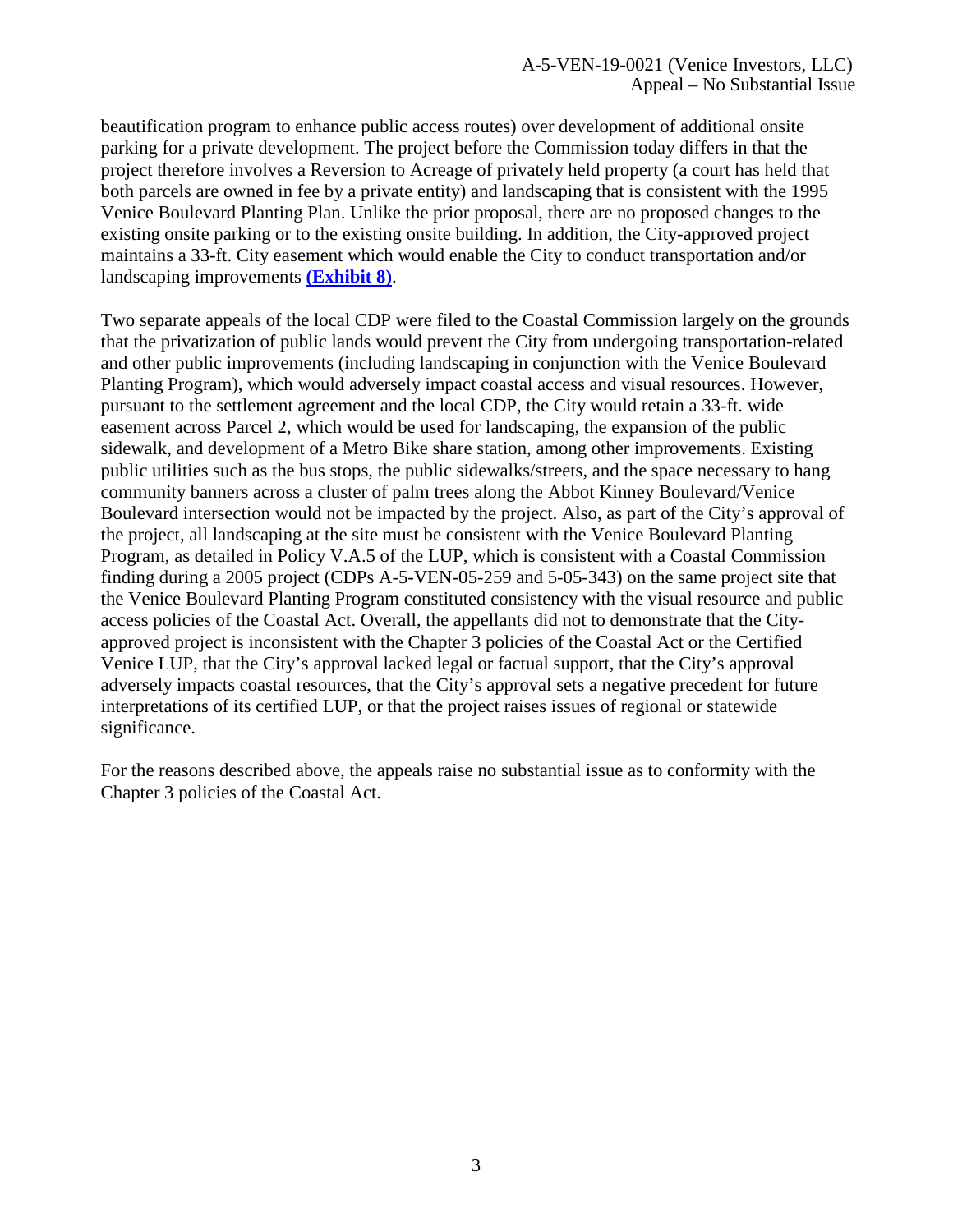# **TABLE OF CONTENTS**

### **APPENDICES**

Appendix A - Substantive File Documents

### **[EXHIBITS](https://documents.coastal.ca.gov/reports/2019/6/w11b/w11b-6-2019-exhibits.pdf)**

Exhibit 1 – [Vicinity Map/Project](https://documents.coastal.ca.gov/reports/2019/6/w11b/w11b-6-2019-exhibits.pdf) Location

Exhibit 2 – [Local Actions](https://documents.coastal.ca.gov/reports/2019/6/w11b/w11b-6-2019-exhibits.pdf)

Exhibit 3 – [City-Approved Plans](https://documents.coastal.ca.gov/reports/2019/6/w11b/w11b-6-2019-exhibits.pdf)

Exhibit 4 – [Proposed Reversion to Acreage Diagram](https://documents.coastal.ca.gov/reports/2019/6/w11b/w11b-6-2019-exhibits.pdf)

Exhibit 5 – [Appeals to the Coastal Commission](https://documents.coastal.ca.gov/reports/2019/6/w11b/w11b-6-2019-exhibits.pdf)

Exhibit 6 – [Applicant's Responses](https://documents.coastal.ca.gov/reports/2019/6/w11b/w11b-6-2019-exhibits.pdf) to Appeal

Exhibit 7 – Venice Boulevard [Landscaping Plan](https://documents.coastal.ca.gov/reports/2019/6/w11b/w11b-6-2019-exhibits.pdf) (1995)

Exhibit 8 – [California Supreme Court Findings regarding City-claimed Easements](https://documents.coastal.ca.gov/reports/2019/6/w11b/w11b-6-2019-exhibits.pdf)

Exhibit 9 – [Map of Claimed Easements](https://documents.coastal.ca.gov/reports/2019/6/w11b/w11b-6-2019-exhibits.pdf)

Exhibit 10 – [CDP/Tentative Tract Map Application](https://documents.coastal.ca.gov/reports/2019/6/w11b/w11b-6-2019-exhibits.pdf)

Exhibit 11 – [Previous Commission Actions](https://documents.coastal.ca.gov/reports/2019/6/w11b/w11b-6-2019-exhibits.pdf) on Project Site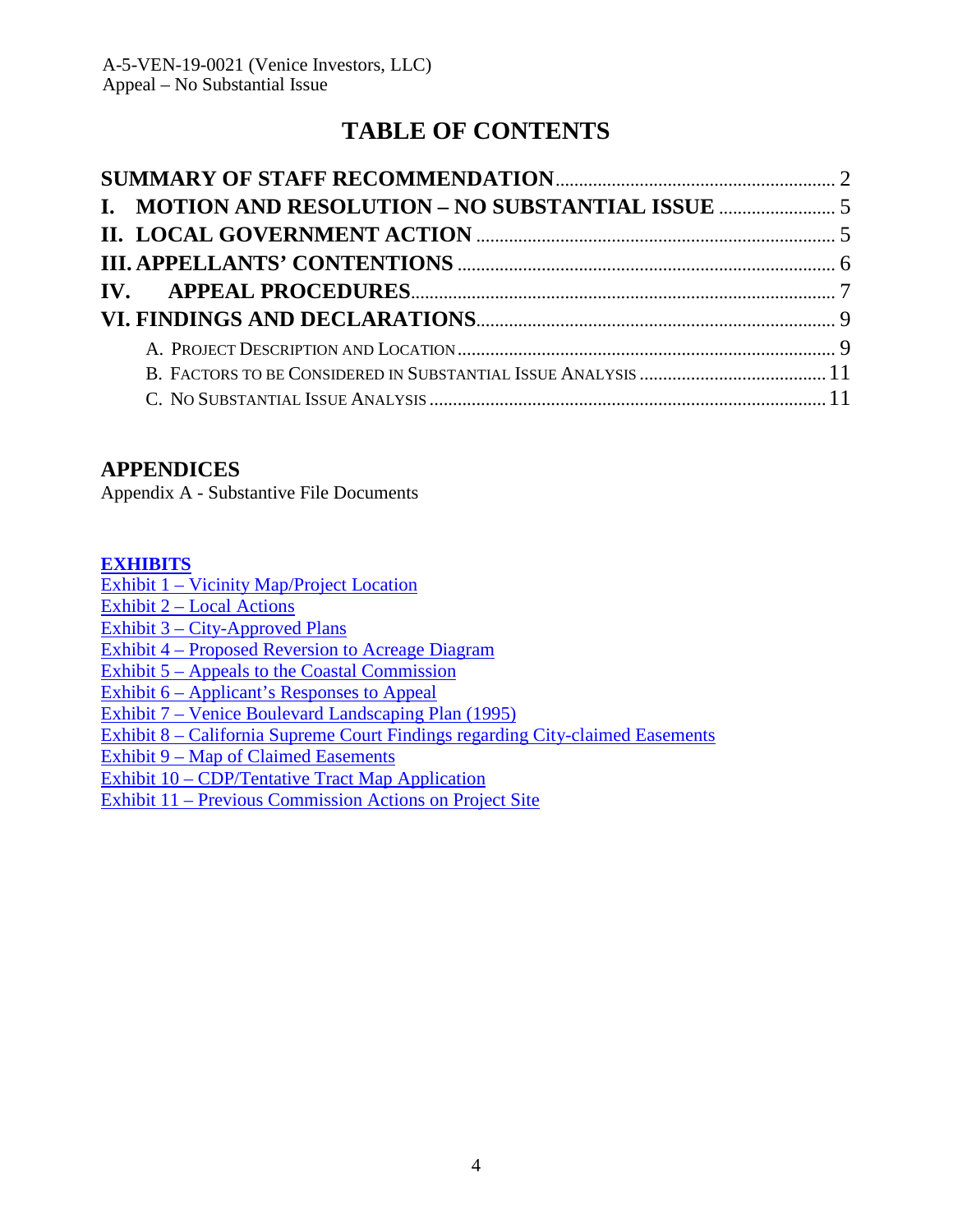# <span id="page-4-0"></span>**I. MOTION AND RESOLUTION – NO SUBSTANTIAL ISSUE**

**MOTION:** *I move that the Commission determine that Appeal No. A-5-VEN-19-0021 raises NO Substantial Issue with respect to the grounds on which the appeal has been filed under § 30602 of the Coastal Act.*

Staff recommends a YES vote. Passage of this motion will result in a finding of No Substantial Issue and adoption of the following resolution and findings. If the Commission finds No Substantial Issue, the Commission will not hear the application de novo and the local action will become final and effective. The motion passes only by an affirmative vote by a majority of the Commissioners present.

#### **RESOLUTION:**

*The Commission hereby finds that Appeal No. A-5-VEN-19-0021 does not present a SUBSTANTIAL ISSUE with respect to the grounds on which the appeal has been filed under § 30602 of the Coastal Act regarding consistency with Chapter 3 policies of the Coastal Act*.

# <span id="page-4-1"></span>**II. LOCAL GOVERNMENT ACTION**

On July 31, 2015, the applicant submitted applications DIR-2015-2823-CDP and TT-72841 **[\(Exhibit 10\)](https://documents.coastal.ca.gov/reports/2019/6/w11b/w11b-6-2019-exhibits.pdf)** for a local CDP and tentative tract map for a Reversion to Acreage to the City of Los Angeles in order to delineate, legally describe, and record the property boundary in accordance with the legal description of the property in the grant deed across the subject site. The proposed project also included minor landscaping improvements, including a "living fence," refinishing a 703 sq. ft. decorative concrete access driveway from Venice Boulevard into the parking lot, installation of 740 sq. ft. of additional decorative concrete adjoining the Venice Boulevard driveway, installation of a custom swinging gate adjoining the existing driveway from Venice Boulevard, and new landscaping consistent with the City of Los Angeles Boulevard Planting Plan and LUP Policy V.A.5. A public hearing for the project was held on October 22, 2015. During this hearing, James Murez and Robert Aronson (the appellants) opposed the project on the grounds that the project site was designated as landscape property, the property owner had undertaken development without permits, the land was an existing easement for the roadway, the applicant would be taking away public property currently being used for landscaping of a primary road, and that the land should be maintained for public purposes. The Venice Neighborhood Council submitted a letter (dated October 21, 2015) recommending denial of the project. In addition, seven emails were submitted by local residents in opposition of the project. The City held the record open for an additional two weeks to allow additional comments and information to be submitted by interested persons. On September 21, 2017, the City's Planning Director approved local CDP 2015-2823 and tentative tract map TT-72841 for the project.

In response to the Planning Director's determination, James Murez filed a local appeal of the entire decision of local CDP No. DIR-2015-2823 on October 2, 2017. Elisa Paster, a representative for the applicant, filed an appeal of a portion of the decision of the local CDP on October 2, 2017, to contest the CDP's inclusion of indemnification language requiring the applicant to be responsible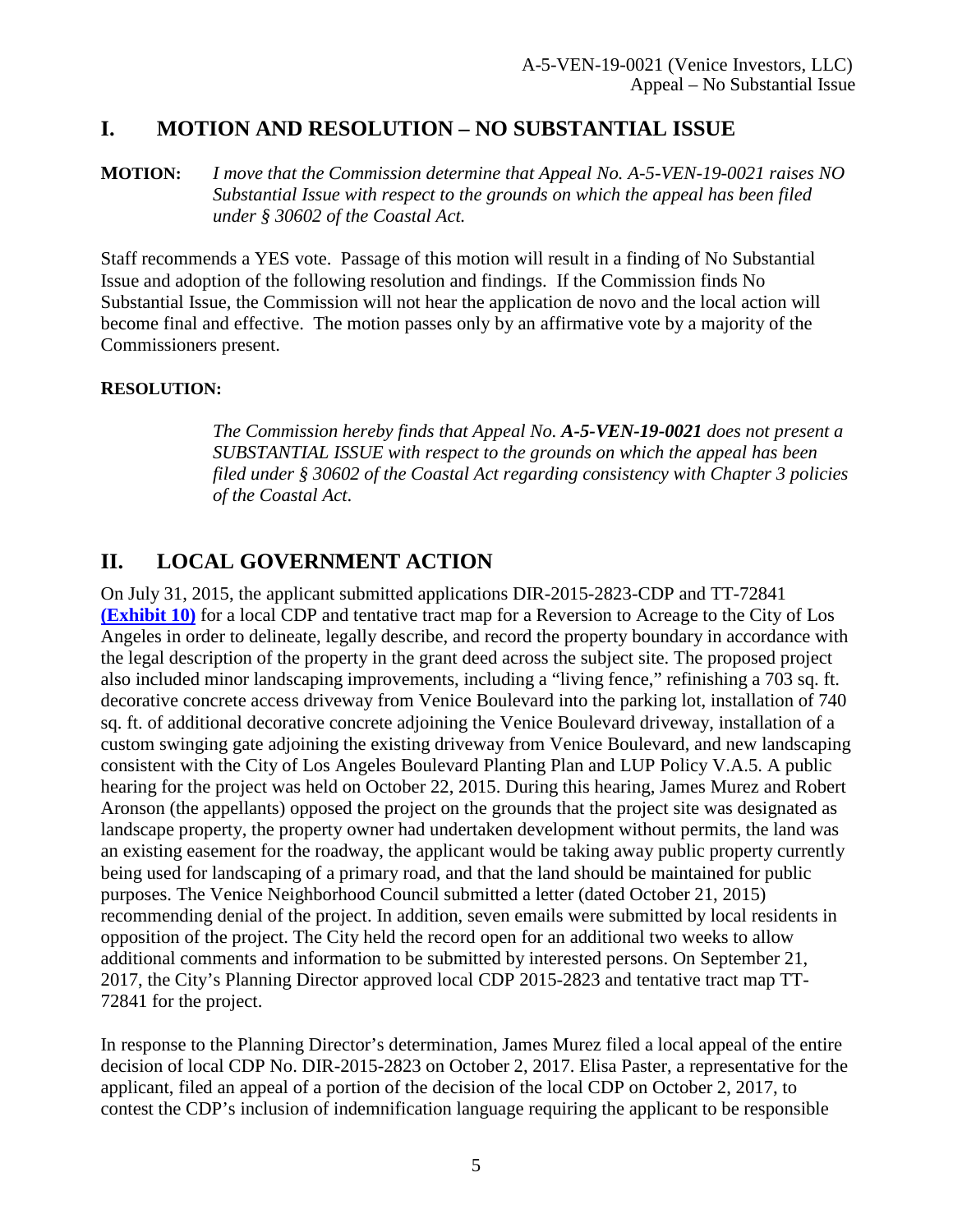for the City's litigation costs. On December 20, 2017, Appeal DIR-2015-2823-CDP-1A was brought before the West Los Angeles Area Planning Commission. At its hearing, the Planning Commission granted James Murez's appeal in full and overturned the City Planning Director's approval of the permit and the tentative tract map. The City mailed a Notice of Final Action (NOFA) to the Commission's South Coast District Office on January 24, 2018, stating that the project was not further appealable at the local level. On January 26, 2018, the City mailed a corrected NOFA to the Commission's South Coast District office clarifying that the locallyapproved project *was* further appealable to the City Council if an appeal is filed within 10 days of the NOFA issuance. The corrected NOFA listed February 5, 2018 as the final appeal date to the City Council.

Chris Parker, a representative for the applicant, filed second-level appeals to the City Council for the project on January 30, 2019. The second-level appeal contended that the intent of the project was to correct City mapping errors that did not accurately describe private property boundaries, and that the project was proposed in order to resolve longstanding litigation between the City, the applicant, and the applicant's title insurance company (additional information on this litigation can be found in Section VI.A- Project Description and Location). On March 5, 2019, local Appeal DIR-2015-2823-CDP-2A was brought before the Los Angeles City Council, where the City Council overturned the West Los Angeles Planning Commission's decision and approved the local CDP and tentative tract map for the project, consistent with the original City action from September 21, 2017 **[\(Exhibit 2\)](https://documents.coastal.ca.gov/reports/2019/6/w11b/w11b-6-2019-exhibits.pdf)**.

On March 13, 2019, the Coastal Commission's South Coast District Office received the NOFA from the City for the subject project and the Commission's 20-working day appeal was established. James Murez filed an appeal of local CDP DIR-2015-2823-CDP-MEL on April 4, 2019 and Robert Aronson filed a separate appeal of the local CDP on April 11, 2019 **[\(Exhibit 5\)](https://documents.coastal.ca.gov/reports/2019/6/w11b/w11b-6-2019-exhibits.pdf)**. No other appeals were received before the end of the Commissions appeal period on April 11, 2019.

# <span id="page-5-0"></span>**III. APPELLANTS' CONTENTIONS**

James Murez raises several contentions in his appeal, including: privatizing public property should not be pursued without first considering existing laws and prior history; that the City has not and cannot make the required legal findings under the Los Angeles Municipal Code or the Coastal Act to support approval of the project; that the City has not adequately explained how privatizing this property will not prejudice the ability to get a certified Local Coastal program (LCP) approved by the Commission; that the privatization of the project site would lose the community vision for a "Ceremonial Gateway to Venice," and would further lose the ability to provide future resources to serve the community (i.e. Metro Bike Share) **[\(Exhibit 4\)](https://documents.coastal.ca.gov/reports/2019/6/w11b/w11b-6-2019-exhibits.pdf)**.

Robert Aronson also raises multiple contentions with the City's approval of the project, including: that the proposed "reversion to acreage" would permanently terminate the 'vested and unfettered right' of the City and the public to perform essential public works activities and other actions that would benefit the local community and visitors, including: bike path widening, pedestrian safety improvements (i.e. sidewalk widening), installation of communications equipment, installation of landscaping in compliance with existing landscaping plans and streetscape requirements, and the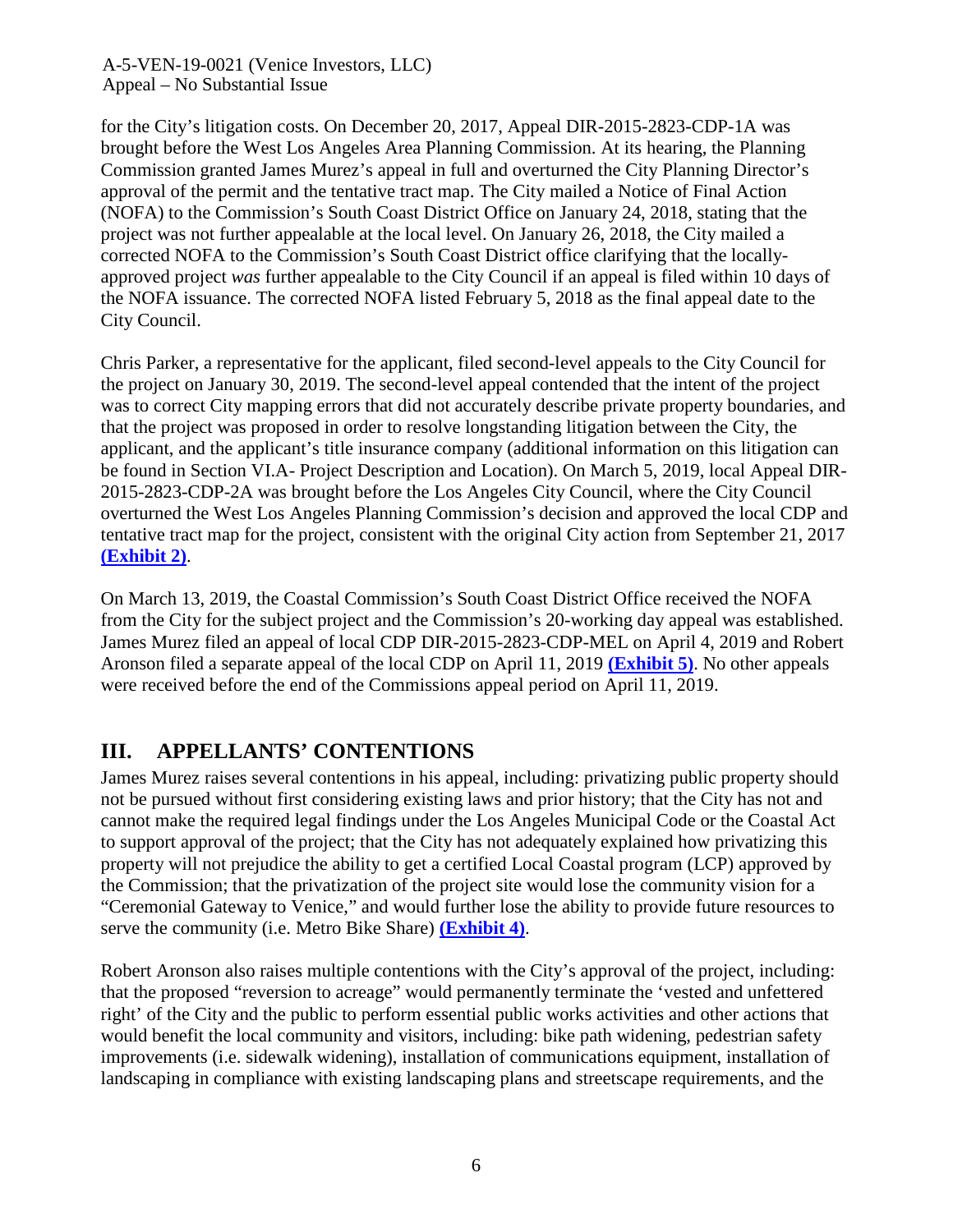promotion of Venice community and visitor-serving events<sup>[1](#page-6-1)</sup>; that the City-approved project will set a precedent to allow the other property owners along Venice Boulevard to receive a CDP to terminate the 44 contiguous easements along each of their properties; that the project would prevent possible future public transportation and transportation-related uses at the subject site; that the proposed project is not consistent with Policies I.C.9, I.F.1, V.A.2, V.A.5, II.B.1, and II.C.1 of the certified LUP with regard to the use/development of the intersection of Venice Boulevard and Abbot Kinney Boulevard; and that the project is not consistent with the Coastal Act **[\(Exhibit 4\)](https://documents.coastal.ca.gov/reports/2019/6/w11b/w11b-6-2019-exhibits.pdf)**.

# <span id="page-6-0"></span>**IV. APPEAL PROCEDURES**

Section 30600(b) of the Coastal Act provides that prior to certification of its LCP, a local jurisdiction may, with respect to development within its area of jurisdiction in the coastal zone and consistent with the provisions of Sections 30604, 30620 and 30620.5, establish procedures for the filing, processing, review, modification, approval or denial of a coastal development permit. Pursuant to this provision, the City of Los Angeles developed a permit program in 1978 to exercise its option to issue local coastal development permits. Sections 13301-13325 of Title 14 of the California Code of Regulations provide procedures for issuance and appeals of locally issued coastal development permits. Section 30602 of the Coastal Act allows *any* action by a local government on a coastal development permit application evaluated under Section 30600(b) to be appealed to the Commission. The standard of review for such an appeal is the Chapter 3 policies of the Coastal Act. [Cal. Pub. Res. Code §§ 30200 and 30604.]

After a final local action on a local CDP application, the Coastal Commission must be noticed within five days of the decision. After receipt of such a notice, which contains all the required information, a twenty working-day appeal period begins during which any person, including the applicant, the Executive Director, or any two members of the Commission, may appeal the local decision to the Coastal Commission. [Cal. Pub. Res. Code § 30602.] As provided under section 13318 of Title 14 of the California Code of Regulations, the appellant must conform to the procedures for filing an appeal as required under section 13111 of Title 14 of the California Code of Regulations, including the specific grounds for appeal and a summary of the significant question raised by the appeal.

The action currently before the Commission is to find whether there is a "substantial issue" or "no substantial issue" raised by the appeals of the local approval of the proposed project. Sections 30621 and 30625(b)(1) of the Coastal Act require a de novo hearing of the appealed project unless the Commission determines that no substantial issue exists with respect to the grounds for appeal.

Commission staff recommends a finding of **no substantial issue**. If the Commission decides that the appellants' contentions raise no substantial issue as to conformity with Chapter 3 of the Coastal Act, the action of the local government becomes final. Alternatively, if the Commission finds that a substantial issue exists with respect to the conformity of the action of the local government with the Chapter 3 policies of the Coastal Act, the local CDP is voided and the Commission typically continues the public hearing to a later date in order to review the coastal development permit as a de novo matter. [Cal. Pub. Res. Code §§ 30621 and 30625.] Section 13321 of the Coastal Commission

<span id="page-6-1"></span> $1$  The cluster of palm trees on the corner of Abbot Kinney Boulevard and Venice Boulevard are currently used to post banners to advertise community events and information.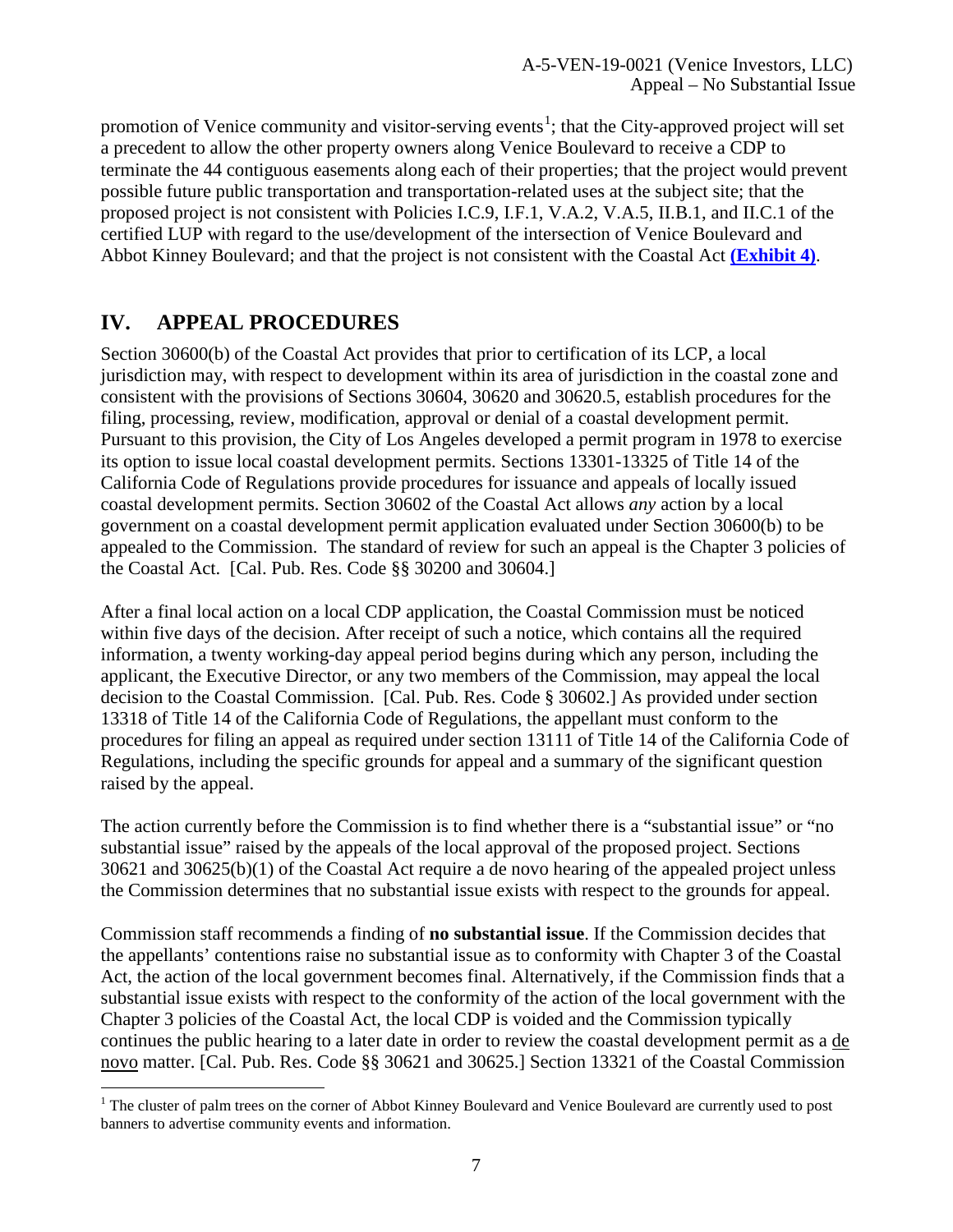regulations specifies that de novo actions will be heard according to the procedures outlined in Sections 13114 and 13057-13096 of the Commission's regulations.

If there is no motion from the Commission to find no substantial issue, it will be presumed that the appeals raise a substantial issue and the Commission will schedule the de novo phase of the public hearing on the merits of the application at a later hearing date. A de novo public hearing on the merits of the application uses the Chapter 3 policies of the Coastal Act. The certified Venice LUP may be used as guidance. Sections 13110-13120 of Title 14 of the California Code of Regulations further explain the appeal hearing process.

If the Commission decides to hear arguments and vote on the substantial issue question, those who are qualified to testify at the hearing, as provided by Section 13117 of Title 14 of the California Code of Regulation, will have three minutes per side to address whether the appeal raises a substantial issue. The only persons qualified to testify before the Commission at the substantial issue portion of the appeal process are the applicant, persons who opposed the application before the local government (or their representatives), and the local government. Testimony from other persons must be submitted in writing. The Commission will then vote on the substantial issue matter. It takes a majority of Commissioners present to find that the grounds for the appeals raise no substantial issue.

### **V. SINGLE/DUAL PERMIT JURISDICTION AREAS**

The proposed development is within the coastal zone of the City of Los Angeles. Section 30600(b) of the Coastal Act allows a local government to assume permit authority prior to certification of its local coastal program. Under that section, the local government must agree to issue all permits within its jurisdiction. In 1978, the City of Los Angeles elected to issue its own CDPs pursuant to this provision of the Coastal Act.

Within the areas specified in Section 30601 of the Coastal Act, which is known in the City of Los Angeles permit program as the Dual Permit Jurisdiction area, the Act requires that any development that receives a local CDP also obtain such a permit from the Coastal Commission. Section 30601 requires a second CDP from the Commission on all lands located (1) between the sea and the first public road, (2) within 300 feet of the inland extent of a beach, or the sea where there is no beach, (3) on tidelands or submerged lands, (4) on lands located within 100 feet of a wetland or stream, or (5) on lands located within 300 feet of the top of the seaward face of a coastal bluff. Outside that area, the local agency's (City of Los Angeles) CDP is the only coastal development permit required. Thus, it is known as the Single Permit Jurisdiction area, although all CDPs approved by the City of Los Angeles are appealable to the Coastal Commission.

The proposed development is located approximately 0.6 mile inland of the beach within the area of the City of Los Angeles that has been designated in the City's permit program as the "Single Permit Jurisdiction Area" pursuant to Section 13307 of Title 14 of the California Code of Regulations and Section 30601 of the Coastal Act. The applicant received a local CDP (DIR 2015-2823-CDP-2A) from the City of Los Angeles on March 5, 2019. The local CDP has been appealed to the Commission. This is the substantial hearing for the appeal.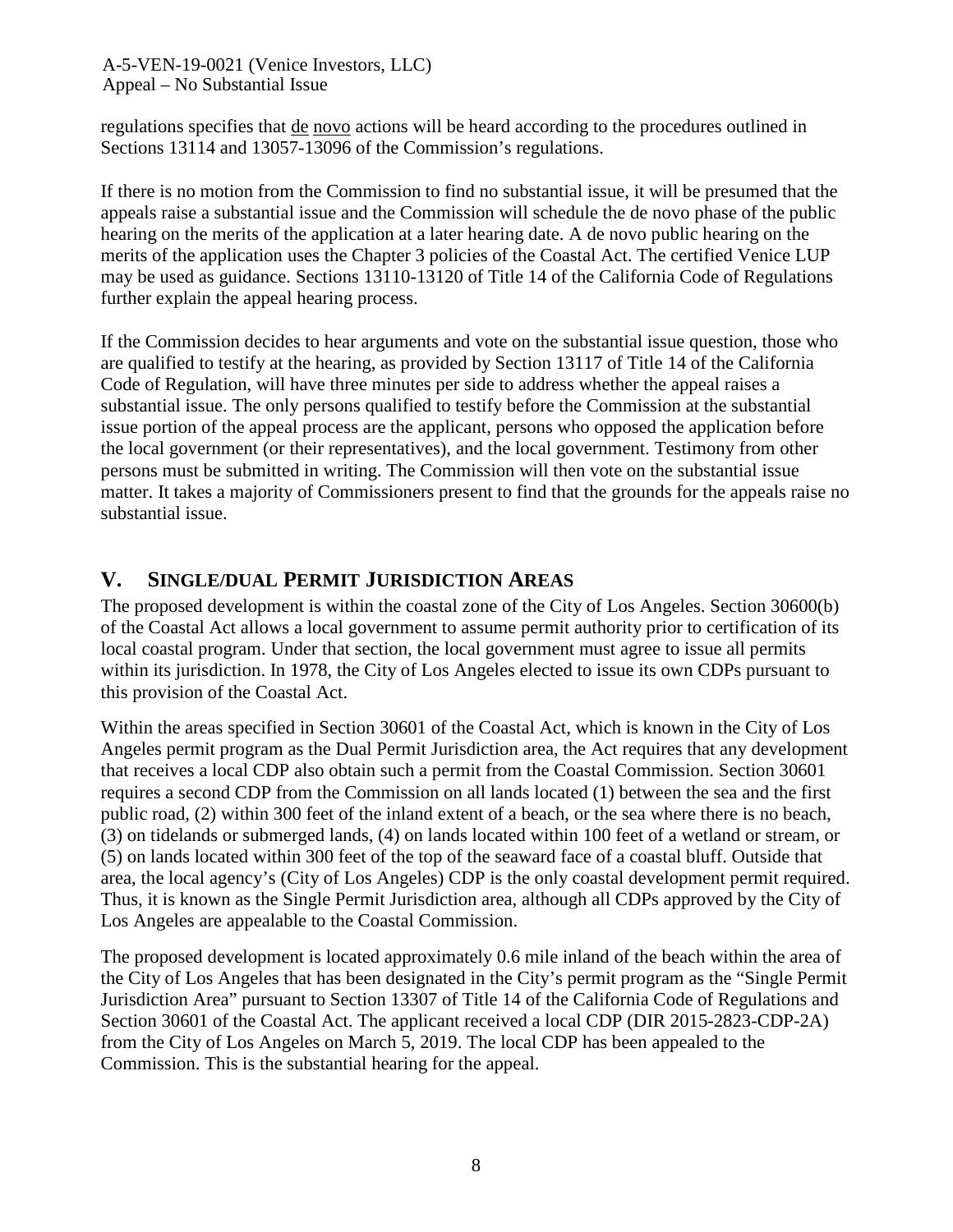# <span id="page-8-0"></span>**VI. FINDINGS AND DECLARATIONS**

# <span id="page-8-1"></span>**A. PROJECT DESCRIPTION AND LOCATION**

The City of Los Angeles approved a local CDP and a Tentative Tract Map TT-72841 to authorize a Reversion to Acreage<sup>[2](#page-8-2)</sup> of a 3,702 sq. ft. parcel (Parcel 2) along Venice Boulevard and a 1,431 sq. ft. easement located adjacent to Abbot Kinney Boulevard within Parcel 1 **[\(Exhibit 3\)](https://documents.coastal.ca.gov/reports/2019/6/w11b/w11b-6-2019-exhibits.pdf)**. The City approval also includes the retention and delineation of a 33-ft. wide City easement across Parcel 2, and the following: 1) installation of a three and one half-foot high "living fence<sup>[3](#page-8-3)</sup>;" 2) approximately 703 sq. ft. of refinished decorative concrete access driveway from Venice Boulevard; 3) installation of approximately 740 sq. ft. of new decorative concrete adjoining the existing driveway; 4) installation of a custom swinging gate that adjoins the existing Venice Boulevard driveway, and 5) new landscaping consistent with the City's Venice Boulevard Planting Plan **[\(Exhibit 7\)](https://documents.coastal.ca.gov/reports/2019/6/w11b/w11b-6-2019-exhibits.pdf)**.

The project site is located approximately 0.6 mile inland of the beach in the North Venice subarea of Venice in the City of Los Angeles **[\(Exhibit 1\)](https://documents.coastal.ca.gov/reports/2017/7/W15b/W15b-7-2017-exhibits.pdf)**. The project site is designated Artcraft by the certified Venice Land Use Plan and C2-1 (Commercial Artcraft) by the City of Los Angeles Zoning Code. The project is located within the Beach Impact Zone designated by the certified LUP. The subject site is composed of two separate adjacent parcels (1 and 2), which were purchased by the applicant in 2008.

Parcel 1 is 6,181 sq. ft. and is currently developed with a two-story, 4,606 sq. ft. building with a surface parking lot that contains nine parking spaces that extend partially onto Parcel 2. The structure and parking spaces were permitted by the Coastal Commission in 1974 (CDP No. P-74- 3323). There is a 10-ft. wide, 1,431 sq. ft. City-owned Easement (OR D6658-568) that is located in Parcel 1 adjacent to Abbot Kinney (**[Exhibit 9\)](https://documents.coastal.ca.gov/reports/2019/6/w11b/w11b-6-2019-exhibits.pdf)**. In the 1980s, the City required the owner to dedicate the 1,431 sq. ft. area as an easement for street purposes. The intent of the dedication was to expand Abbot Kinney Boulevard to include a designated right turn lane. This project never came to fruition; the properties to the north of Parcel 1 had been developed up to the Abbot Kinney right-of-way (similar to the building on Parcel 1), and were not subjected to dedication requirements by the City. The City found that it was infeasible to condemn the existing properties in order to expand Abbot Kinney Boulevard and has indicated that it has no intention to conduct street improvements within Easement OD D6656-568 now or in the future. Therefore, since the easement across Parcel 1 is no longer being considered for street improvements along Abbot Kinney Boulevard, the applicant is seeking a CDP to revert the easement area back to Parcel 1.

Parcel 2 is 3,702 sq. ft. and is developed with a portion of the parking lot shared with Parcel 1, some landscaping, an approximately 20-ft. wide concrete driveway along Venice Boulevard, and a dirt/gravel area. Parcel 2 is the primary subject of the ongoing litigation between the applicant and the City with regard to four disputed easements (CE 51-139, CE 56-32, CE 70-44, and CE 51-171). The applicant purchased the project site (consisting of both parcels) in 2008. After purchasing the property, the applicant applied to the City for tenant improvements. During its review of the application the City informed the applicant that portions of the nine permitted parking spaces were located within a ten-ft. wide public easement (CE 51-171); therefore, a Certificate of Occupancy

<span id="page-8-3"></span><sup>3</sup> The "living fence" is described as a combination of metal posts and chain-link hedge boxes covered with butterflyattracting bougainvillea. This fence has been designed to support habitat.

<span id="page-8-2"></span> $^{2}$  A Reversion to Acreage allows subdivided parcels to be merged back together into larger, undivided parcels.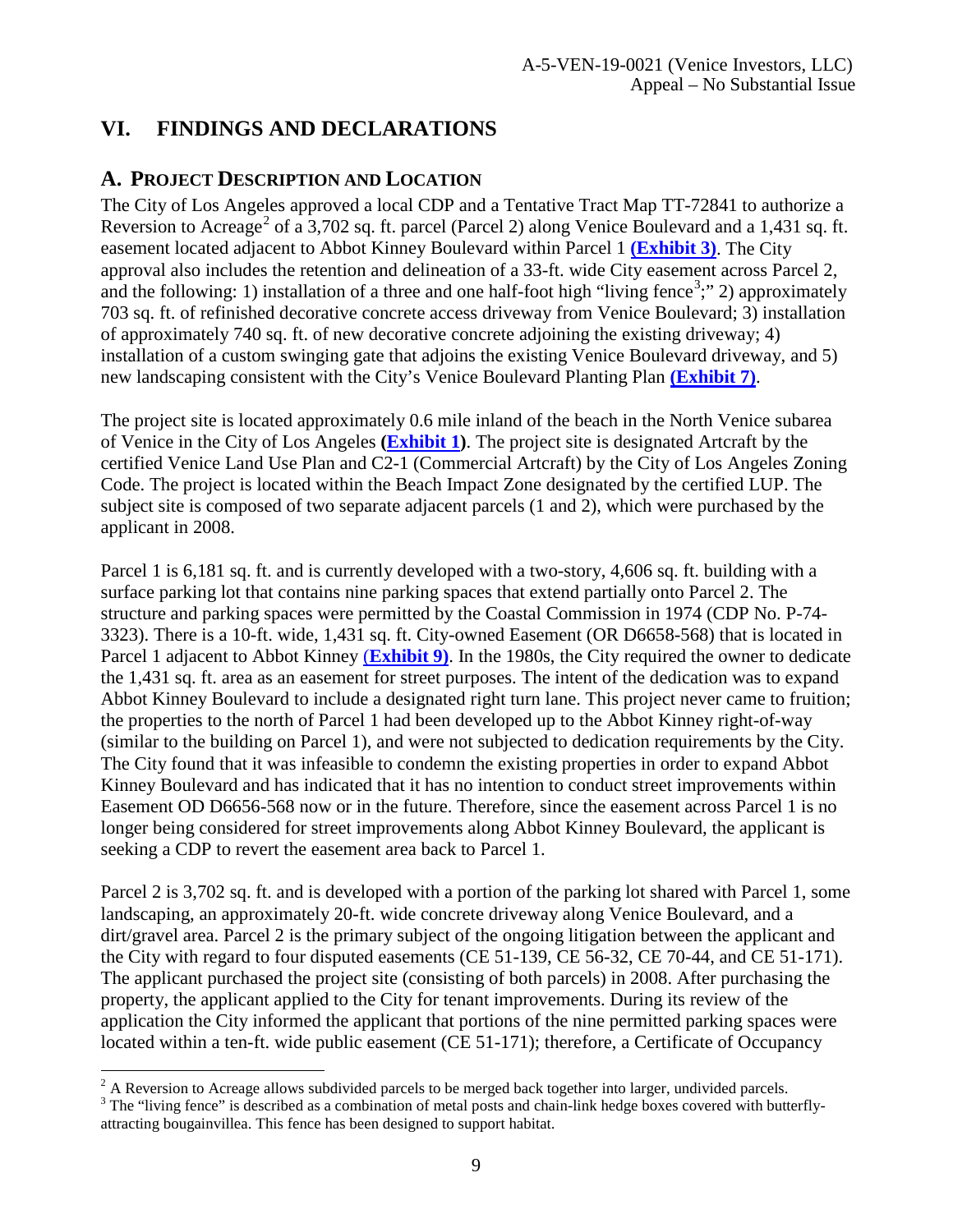could not be issued for a remodel of the existing building. Furthermore, the City claimed that three additional easements (CE 51-139, CE 56-32, CE 70-44) also existed on the southern edge of Parcel 2 **[\(Exhibit 9\)](https://documents.coastal.ca.gov/reports/2019/6/w11b/w11b-6-2019-exhibits.pdf)**. The applicant disputed the existence of the street easements on its property, and eventually filed a quiet title lawsuit against the City.

The case was heard before the Superior Court of California on December 3, 2018 (**[Exhibit 8](https://documents.coastal.ca.gov/reports/2019/6/w11b/w11b-6-2019-exhibits.pdf)**). The Court ruled that both Parcels 1 and 2 are owned in fee simple by Venice Investors, LLC. During the trial, three of the four disputed easements across Parcel 2 were determined to be invalid. The Court found that CEs 51-139 and 56-32 are actually the same easement that was recorded twice. The Court also determined that those easements are not actually located on Parcel 2, but are in fact located approximately 13 ft. south of the City-referenced location, within the Venice Boulevard right-of-way (**[Exhibit 9](https://documents.coastal.ca.gov/reports/2019/6/w11b/w11b-6-2019-exhibits.pdf)**). With regard to CE 51-171, the Court determined that the City does not have an enforceable easement interest because the easement is not locatable and cannot be plotted<sup>[4](#page-9-0)</sup>.

Unlike the rulings on the other three easements, the Court determined that there was not enough information on CE 70-44 to rule in favor of the City or in favor of the applicant. CE 70-44 is presumed to be 45-ft. in width (which the City claims to extend across all of Parcel 2) and appears to have been established in a 1906 deed. The applicant claims that the original deed is not legible and it is therefore impossible to map out its actual location. In the court proceedings, the City provided an iteration of the 1906 deed that was traced over by a handwriting expert to render the document legible. The applicant claims that the document was produced by the City and cannot be referred to as an original source document to map out CE 70-44. The Court ruled that additional adjudication is needed to determine the validity of CE 70-44.

In order to avoid additional litigation for CE 70-44, the City and the applicant reached a settlement agreement. The City would permit the applicant to apply for a "Reversion to Acreage" to allow the applicant to properly define its property boundaries. The terms of the settlement would transfer the entire 3,702 sq. ft. area of Parcel 2 (which the applicant owns in fee) back to Parcel 1 to create one singular parcel. A 13-ft. wide strip (1,087 sq. ft.) of Parcel 2 would be held by the applicant, but it could only use this land to develop and legalize its existing onsite parking spaces and to make landscaping improvements; no permanent structures or additional parking spaces would be allowed within the 13-ft. strip of land. The remaining 33-ft. wide portion (2,615 sq. ft.) of Parcel 2 would still be owned by the applicant in fee, but would be encumbered by the City's Easement 70-44 for public street purposes **[\(Exhibit 4\)](https://documents.coastal.ca.gov/reports/2019/6/w11b/w11b-6-2019-exhibits.pdf)**. The public improvements that the City could choose to pursue in the easement area include landscaping at the corner of Abbot Kinney and Venice Boulevards, creating a designated area to establish a bike share station, and expanding the existing Venice Boulevard sidewalk, or other similar landscaping or paving.

If the dispute over CE 70-44 went to trial and the court ruled in favor of the applicant, then CE 70- 44 would be completely extinguished and the City would have no claim to put in landscaping, sidewalk improvements, and the bike share station. The settlement reached by the applicant and the City allows the City to maintain a majority of the easement area to continue public improvements

<span id="page-9-0"></span><sup>&</sup>lt;sup>4</sup> The easement was determined to be "non-locatable" because the 'Point of Beginning' described in the original deed for the easement (a street intersection does not correlate to an existing intersection). Without a verified Point of Beginning, the Court ruled that there are no legitimate coordinates with which to map the easement's location.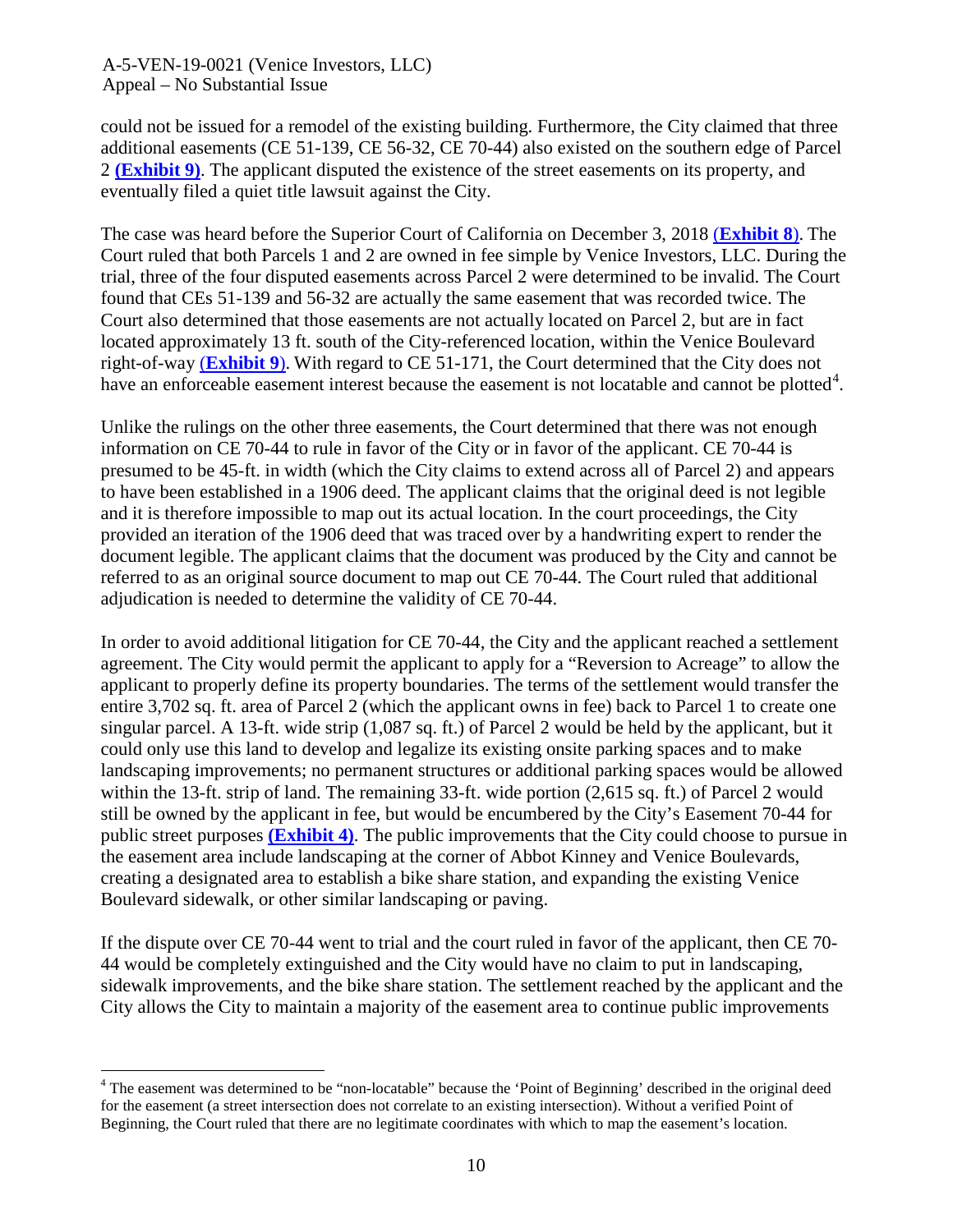and allows the applicant to lawfully apply for City approvals (i.e. CDPs, building permits) for improvements to structures on the property.

### <span id="page-10-0"></span>**B. FACTORS TO BE CONSIDERED IN SUBSTANTIAL ISSUE ANALYSIS**

Section 30625(b)(2) of the Coastal Act requires a de novo hearing of the appealed project unless the Commission determines that no substantial issue exists with respect to the grounds on which the appeal has been filed pursuant to Section 30603(a) of the Coastal Act. The term "substantial issue" is not defined in the Coastal Act or its implementing regulations. Section 13115(b) of the Commission's regulations simply indicates that the Commission will hear an appeal unless it "finds that the appeal raises no significant question." In previous decisions on appeals, the Commission has considered the following factors.

1. The degree of factual and legal support for the local government's decision that the development is consistent or inconsistent with the relevant provisions of the Coastal Act;

- 2. The extent and scope of the development as approved or denied by the local government;
- 3. The significance of the coastal resources affected by the decision;

4. The precedential value of the local government's decision for future interpretations of its LCP; and,

5. Whether the appeal raises local issues, or those of regional or statewide significance.

Even when the Commission chooses not to hear an appeal, appellants nevertheless may obtain judicial review of the local government's coastal permit decision by filing petition for a writ of mandate pursuant to Code of Civil Procedure, Section 1094.5.

Staff is recommending that the Commission find that NO substantial issue exists with respect to the grounds on which the appeals have been filed pursuant to Section 30602 of the Coastal Act.

### <span id="page-10-1"></span>**C. NO SUBSTANTIAL ISSUE ANALYSIS**

The City of Los Angeles does not have a certified LCP for any of its segments that fall within the coastal zone. However, the Venice segment of the City of Los Angeles does have a certified Land Use Plan (LUP). The Chapter 3 policies of the Coastal Act constitute the standard of review on appeal, but the certified LUP may be used as guidance to determine consistency with the Chapter 3 policies. As stated in Section IV of this report, the grounds for an appeal of a CDP issued by the local government prior to certification of its LCP are the project's conformity with Chapter 3 policies of the Coastal Act. Any local government CDP issued or denied prior to certification of its LCP may be appealed to the Commission. The Commission shall hear an appeal unless it determines that no substantial issue exists as to conformity with Chapter 3 policies of the Coastal Act. The appellants' contentions are summarized in Section III of this staff report.

The Commission's standard of review for determining whether to hear the appeals is only whether the appeals raise a substantial issue as to conformity with Chapter 3 of the Coastal Act. Cal. Pub. Res. Code § 30625(b)(1); 14 C.C.R. § 13321. The Commission's decision will be guided by the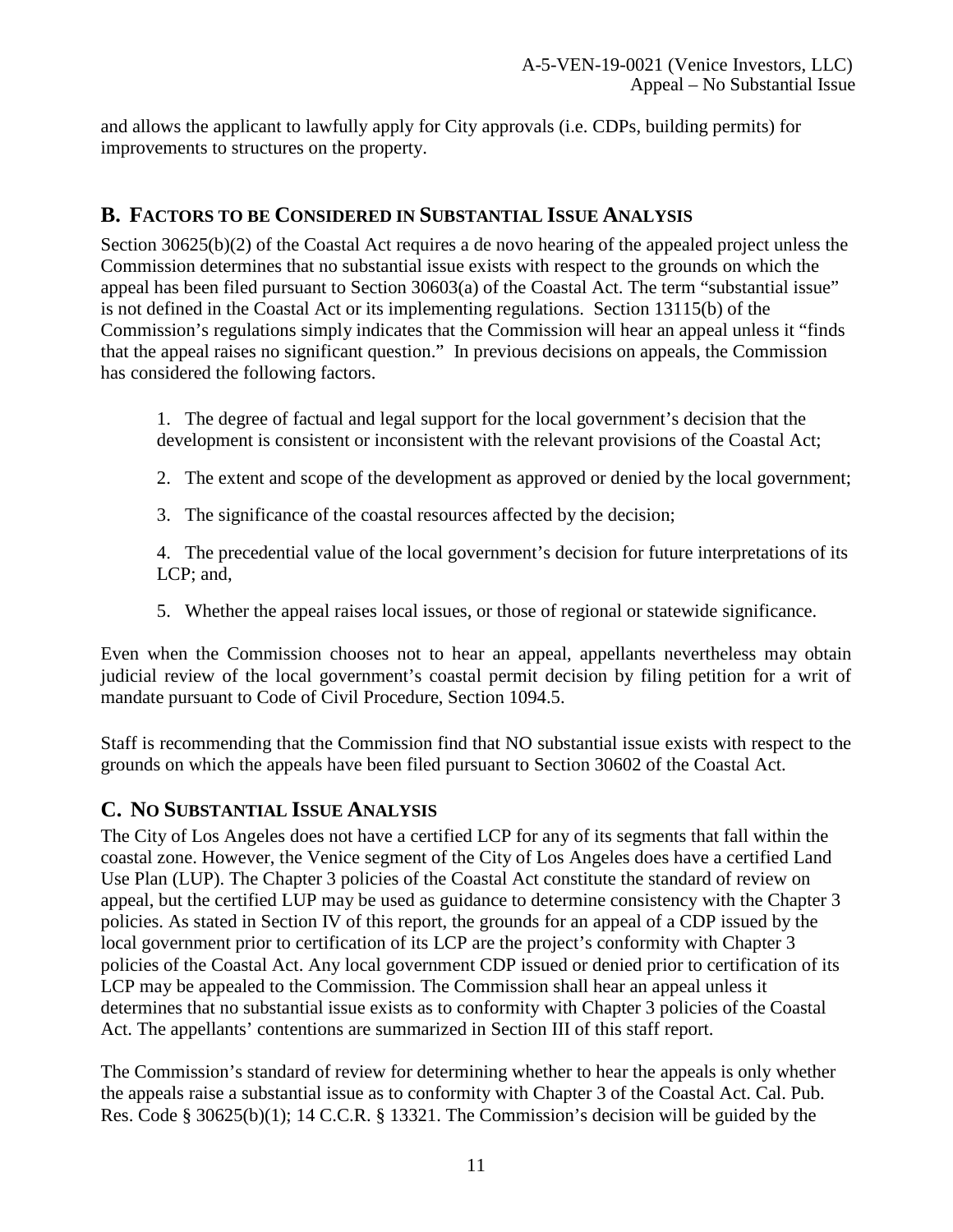factors listed in the previous section of this report (B. Factors to be Considered in Substantial Issue Analysis).

#### Section 30006 of the Coastal Act states:

*The Legislature further finds and declares that the public has a right to fully participate in decisions affecting coastal planning, conservation and development; that achievement of sound coastal conservation and development is dependent upon public understanding and support; and that the continuing planning and implementation of programs for coastal conservation and development should include the widest opportunity for public participation.*

#### Section 30213 of the Coastal Act states:

*Lower cost visitor and recreational facilities shall be protected, encouraged, and, where feasible, provided. Developments providing public recreational opportunities are preferred.*

#### Section 30251 of the Coastal Act states:

*The scenic and visual qualities of coastal areas shall be considered and protected as a resource of public importance. Permitted development shall be sited and designed to protect views to and along the ocean and scenic coastal areas, to minimize the alteration of natural land forms, to be visually compatible with the character of surrounding areas, and, where feasible, to restore and enhance visual quality in visually degraded areas. New development in highly scenic areas such as those designated in the California Coastline Preservation and Recreation Plan prepared by the Department of Parks and Recreation and by local government shall be subordinate to the character of its setting.*

#### Section 30252 of the Coastal Act states:

*The location and amount of new development should maintain and enhance public access to the coast by (1) facilitating the provision or extension of transit service, (2) providing commercial facilities within or adjoining residential development or in other areas that will minimize the use of coastal access roads, (3) providing nonautomobile circulation within the development, (4) providing adequate parking facilities or providing substitute means of serving the development with public transportation, (5) assuring the potential for public transit for high intensity uses such as high-rise office buildings, and by (6) assuring that the recreational needs of new residents will not overload nearby coastal recreation areas by correlating the amount of development with local park acquisition and development plans with the provision of onsite recreational facilities to serve the new development.*

Section 30253 of the Coastal Act states, in relevant part:

*New development shall do all of the following:*

*(e) Where appropriate, protect special communities and neighborhoods that, because of their unique characteristics, are popular visitor destination points for recreational uses.*

Certified Venice LUP Policy I.C.9 states: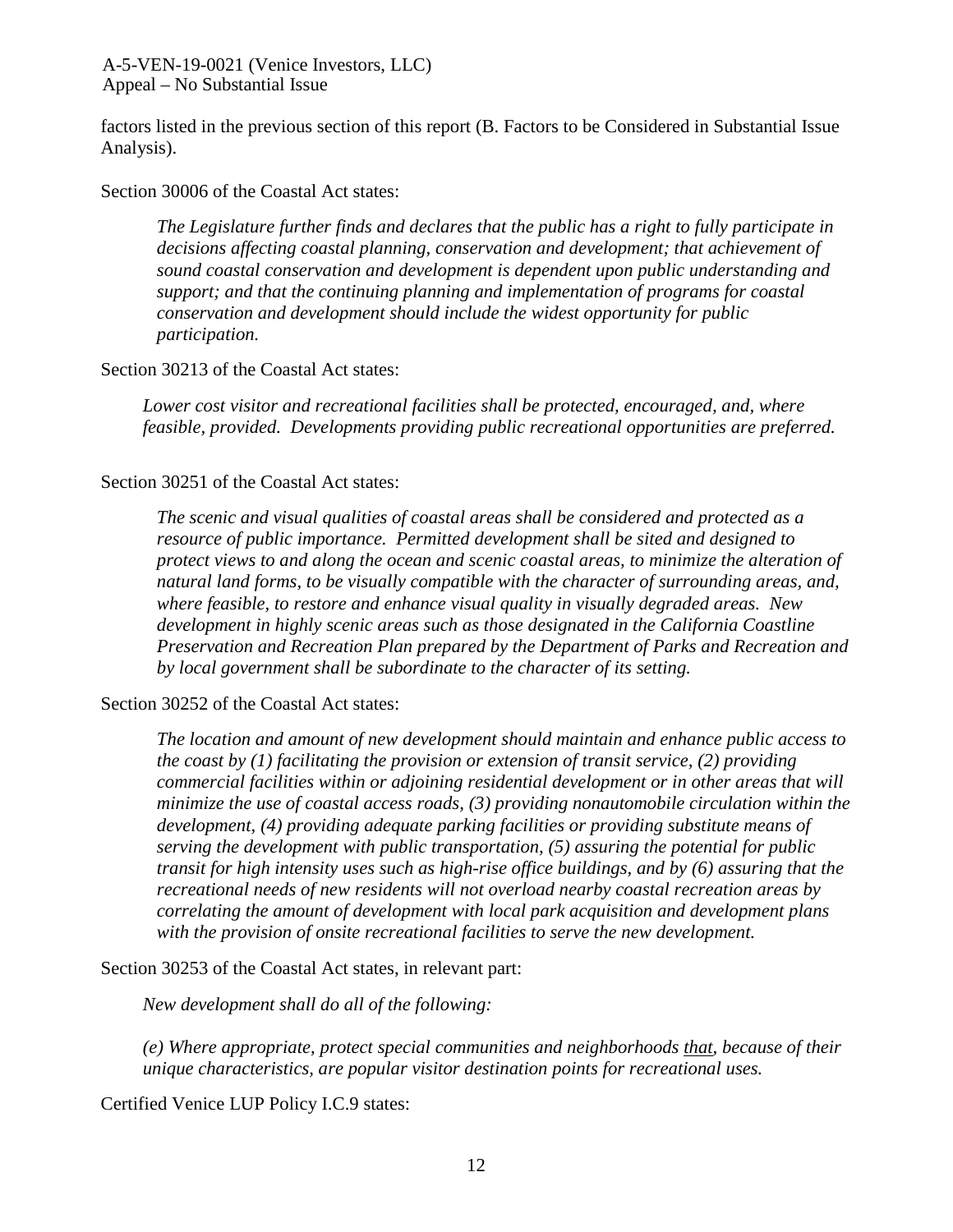*Public Rights-of-Way. Public rights-of-way in the Venice Coastal Zone shall be reserved for public transportation uses including use by private vehicles, pedestrians and bicyclists. Uses that do not interfere with coastal access, transportation and visual quality may be permitted, subject to a discretionary review by means of a coastal development permit. Vacations of public rights-of-way shall not be permitted in the area between the first public road and the sea, Ballona Lagoon or any canal except for public purposes consistent with all applicable local, state and federal laws.*

### Certified Venice LUP Policy I.F.1, states:

*Historic and Cultural Resources. The historical, architectural and cultural character of structures and landmarks in Venice should be identified, protected and restored where appropriate, in accordance with historical preservation guidelines.* 

*The following buildings, streets, and trees have been identified through the coordinated efforts of surveys performed by the Venice Historical Society, Venice Community, State Conservancy and City of Los Angeles as significant architectural, historical and cultural landmarks in the Venice Coastal Zone.* 

*Venice City Hall Lighthouse Street Bridge Eastwind Community Gardens Crown Arms (Catamaran St.) Bay Cities Laundry Sidewalk Café (1915) Waldorf Hotel (1913) St. Charles Hotel (1905) – (St. Marks Annex). Abbot Kinney Boulevard between Venice Boulevard and Brooks Avenue Old Venice Jail Breakwater (1905) Brick Street – 18th Street 64 – 72 Market Street (1913 – 14) Canals Bridges Old Venice Library The Windward area, including the Windward Colonnades, Windward Apartments (1906), 52 Windward Avenue and 80 Windward Avenue (constructed in 1905 and housed the First National Bank). Walk streets (as shown in the LUP on Exhibit 19, Pedestrian Access and Bicycle Trails).* 

Certified Venice LUP Policy II.B.1 states:

*Public Transportation. It is necessary to maintain existing and develop new public transportation facilities to facilitate coastal access in Venice. The City shall pursue establishment of a subregional transit system. The subregional system shall include Venice as one of the interconnecting destinations. Those portions of the system located within the*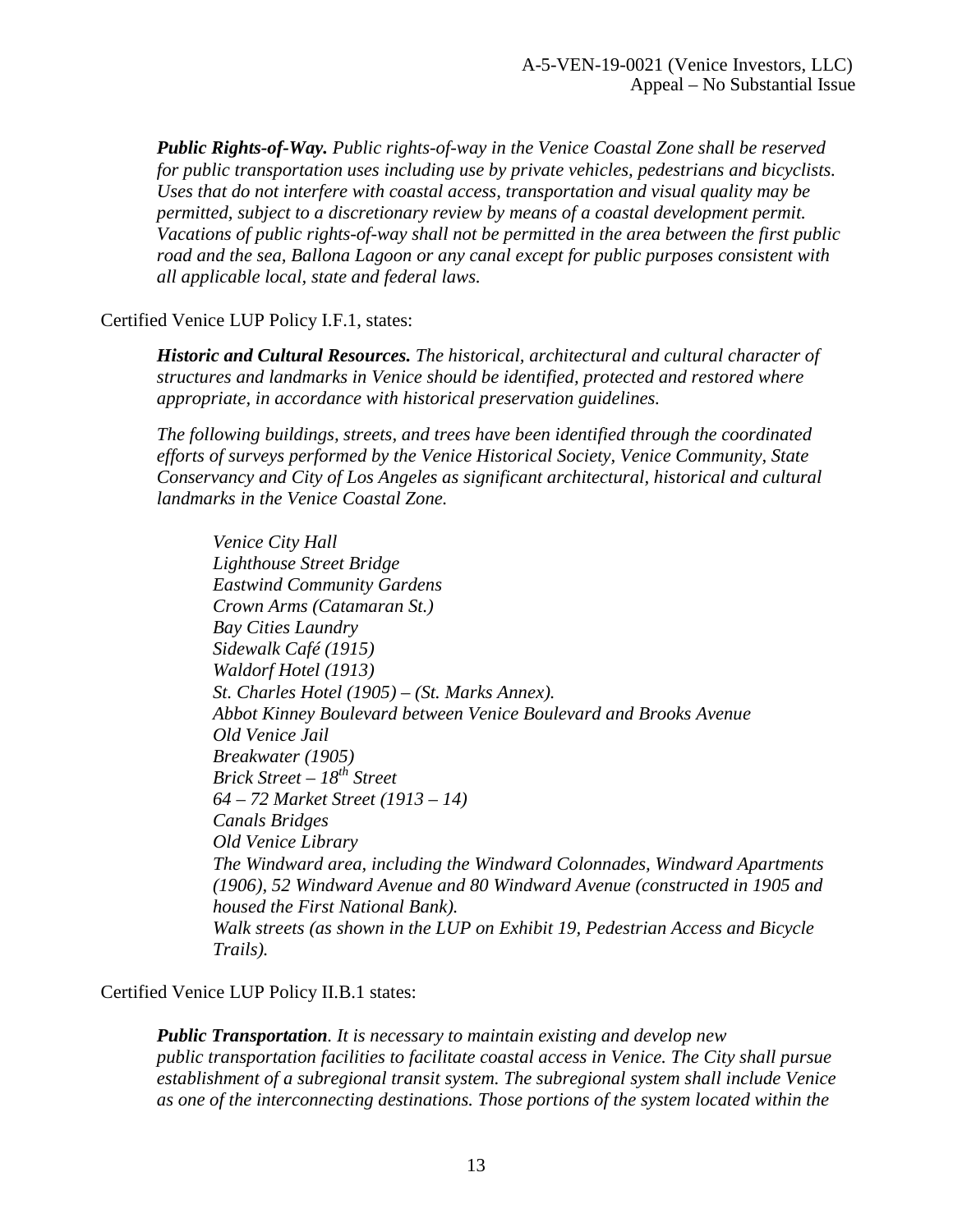*Venice LCP area should be linked to those portions located within the County's Marina del Rey LCP area, to ensure a single, integrated system.* 

*A public transit service within and to Venice to meet recreational needs is of prime importance and shall be maintained and expanded, subject to available funding. The City Department of Transportation (LADOT) shall work with the regional bus operators, such as the Metropolitan Transportation Authority (MT A), Santa Monica Municipal Bus Lines, and Culver City Municipal Bus, inter-operator fare integration task force to provide peak period and event scheduling of bus services for the area and to develop park-and-ride lots.*

#### *Implementation Strategies*

*The funding and resources of various jurisdiction, such as Proposition AJC Local Discretionary Funds, shall be coordinated to maximize beach transit service.*

#### Certified Venice LUP Policy II.C.1 states:

*General Non-Vehicular Coastal Access Policy. Pedestrian and bicycle access ways are identified on Exhibit 19. Pedestrian Access and Bicycle Trails shall be developed, protected and maintained, and new development adjacent to the coast and coastal waterways shall be required to provide public access in a manner that is consistent with the policies of the Coastal Act.*

#### Certified Venice LUP Policy V.A.2 states:

*Street and Highway Improvements. Streets and highways shall be designed and improved to adequately accommodate development and to enhance public access to the shoreline. (Refer to Circulation Map, Exhibit 23, and to Policy II.B.4 for street and highway improvements).*

#### Policy V.A.5 states:

*Streetscapes. Streetscape improvements throughout the Venice Coastal Zone shall be maintained and enhanced to enhance pedestrian activity and contribute to a high quality of life and visual image for residents and visitors.* 

*Public and private developments within the Venice Coastal Zone shall be required to include elements that will contribute to and enhance streetscape improvements in accordance with a Venice Coastal Zone streetscape plan.*

#### *Implementation Strategies*

*A streetscape plan for public and private developments should be developed for the Venice Coastal Zone in conjunction with the Bureaus of Engineering, Street Maintenance, and other*

*Departments with jurisdiction over street design should include the following:*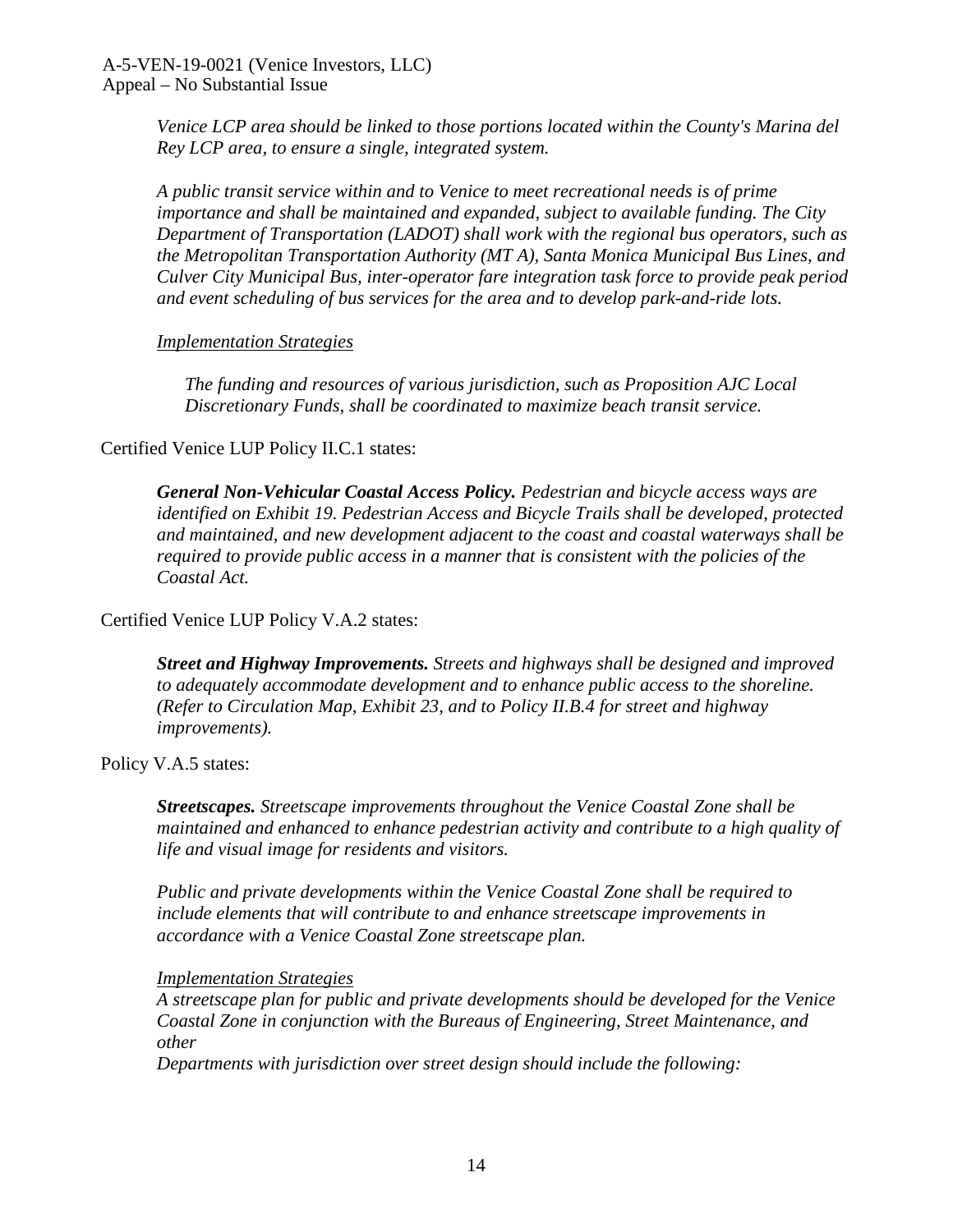*"It is the intent of the City that whenever a .. . street . .. is to be improved, complete street improvements should be installed whenever feasible whether a project is initiated by a public agency or a private party .... Any item may be eliminated from an improvement project if the item would not contribute to the safety or welfare of the community, or if usual conditions make its installation impractical or unnecessary."*

*The Venice coastal zone streetscape plan should also include the following:*

*1. Consideration of roadway and sidewalk widths based on pedestrian and vehicular needs.*

*2. Promotion of pedestrian and bicycle access and transit use emphasizing circulation along major retail corridors, as well as establishing and reinforcing connections between the beach, walk streets, canals and lagoon, and other areas of pedestrian activity.*

*3. Provision of amenities for pedestrians, cyclists and transit users such as street trees, mini parks, improved lighting, special paving, graphics, and street furniture.*

*4. A boulevard beautification program should be included in the Local Implementation Plan involving street tree planting, landscaping, or construction of gardens. Trees which are a minimum of 24-inch box size are encouraged. Trees should be drought tolerant and associated with California coastal areas. A distinction should be made on the plan map between the species of trees to be planted along all major and secondary highways and local and collector streets. The following streets should be targeted for the beautification program.*

*a. Lincoln Boulevard b. Rose Avenue c. Pacific Avenue d. Venice Boulevard e. Washington Boulevard f. Abbot Kinney Boulevard g. Main Street h. Venice Way*

*5. Require that all surface parking lots incorporate landscaping in their interior and along their perimeter.*

*6. Require that all new development in the Venice coastal zone provide open space and landscaping which contributes to a high quality visual environment. New residential developments should incorporate landscaping that supplements and enhances existing deficient landscaping or complements the existing landscape where a high visual quality exists. Commercial developments should provide landscaping along their street frontages such that it is designed to enhance pedestrian activity.*

Contentions Submitted by James Murez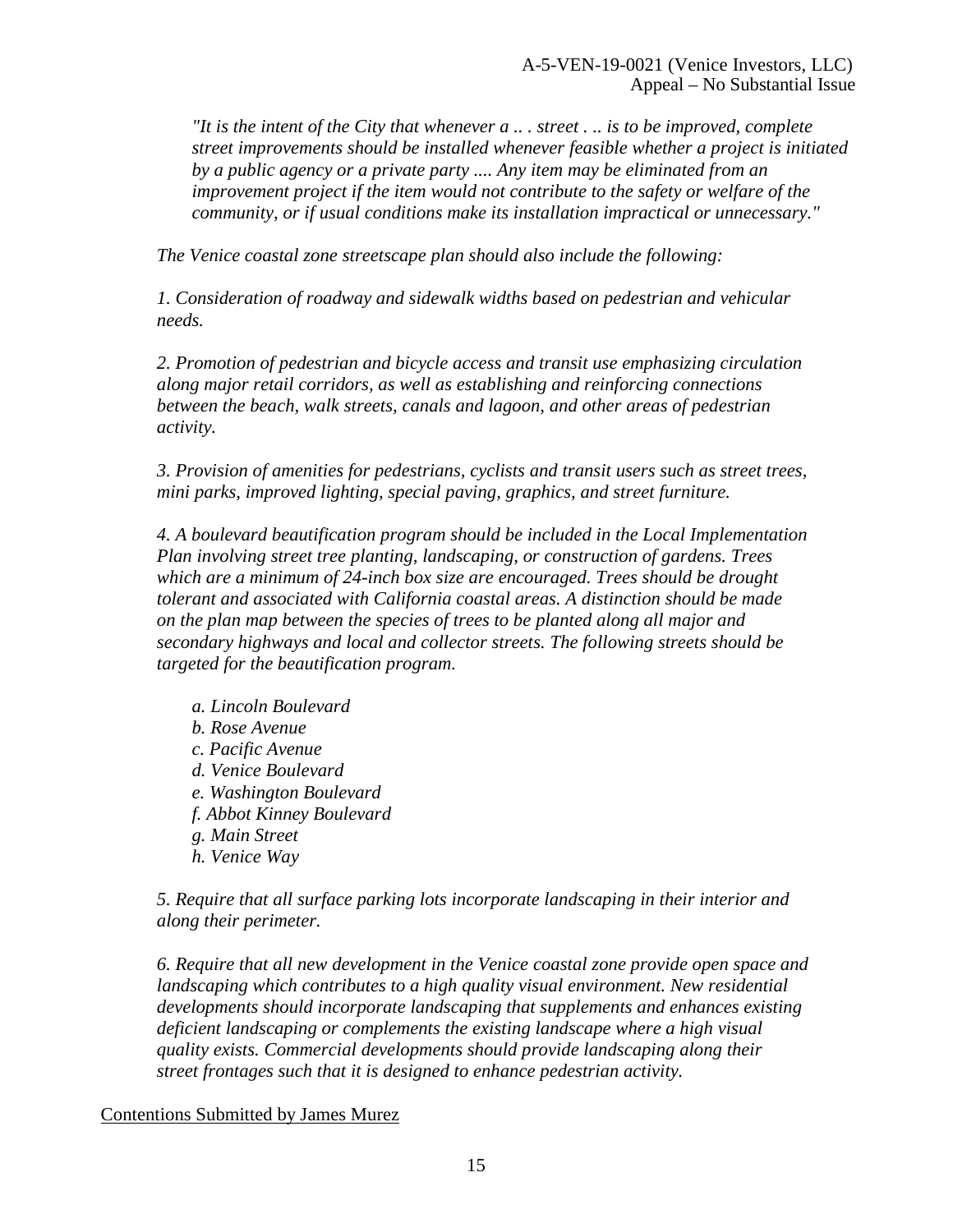James Murez contends that the City cannot give away public land without consideration of prior decisions and case law. He points to a prior Coastal Commission permit denial on the property for what he alleges was a very similar project, in which the Commission denied the City's previous approval for a Reversion to Acreage on appeal A-5-VEN-05-283, which was for the vacation of a 4,500 sq. ft. portion of the public right of way along Venice Boulevard and Abbot Kinney Boulevard **[\(Exhibit 11\)](https://documents.coastal.ca.gov/reports/2019/6/w11b/w11b-6-2019-exhibits.pdf)**. CDP application No. 5-05-343 proposed improvements to the 4,500 sq. ft. vacated portion of Venice Boulevard and Abbot Kinney Boulevard, including new landscaping and a five parking-space expansion of the existing 9-space gravel parking area to incorporate 14 parking spaces (**[Exhibit 12\)](https://documents.coastal.ca.gov/reports/2019/6/w11b/w11b-6-2019-exhibits.pdf)**. The property owner at that time, Dos Coronas, LLC, contended that the 4,500 sq. ft. vacation and the surface improvements were necessary in order to obtain a certificate of occupancy for proposed building improvements on the northern parcel (Parcel 1).

In its denial of Application 5-05-343, which proposed landscaping and a private paved parking area within the 4,500 vacated area (if CDP A-5-VEN-05-283 was approved), the Commission found that the City-approved Venice Boulevard Planting Plan was more consistent with the visual resource and public access policies of the Coastal Act than the proposed expansion of a private parking lot (that would not provide public beach access spaces). The Commission's finding was based, at least in part, on Venice LUP Policy V.A.5, which calls for streetscape improvements to be maintained and enhanced throughout the Venice Coastal Zone to "enhance pedestrian activity and contribute to a high quality of life and visual image for residence and visitors." The policy lays out implementation strategies that should be included in a future Implementation Plan, which include a boulevard beautification program for certain streets –both Venice Boulevard and Abbot Kinney Boulevard have been targeted for the program. Although the Venice Boulevard Planting Plan (approved by the City in 1995, prior to certification of the Venice LUP) is not specifically mentioned in the certified LUP, the Commission's findings and approval of the LUP were consistent with the goals and policies the City set forth in its approval of the Venice Planting Program.

The project before the Commission today differs from the 2005 projects denied by the Commission in several respects. In 2005, the Commission denied the proposed vacation, development of an expanded surface parking lot, and landscaping largely under the assumption that the area to be vacated was a public right-of-way. The Commission found the proposal to conflict with Policy I.C. 9, which states that the public right-of-way in the Venice Coastal Zone shall be reserved for public transportation uses by private vehicles, pedestrians, and bicyclists. The Commission also found that the proposed vacation area did not support public access/recreational opportunities, and further that the 2005 vacation project was not likely to directly impact existing public access/recreation facilities at that time. The Commission found that the vacation would preclude future use of the right-of-way for public improvements (including aesthetic improvements/landscaping), that, if installed, would enhance the overall experience along a major public coastal access route. Overall, the Commission in 2005 found that the proposed vacation presented two development options for the site. The Commission opted for more landscaping (consistent with the LUP's call for a beautification program to enhance public access routes) over development of additional onsite parking for a private development.

The project before the Commission today differs in significant ways from the prior project that the Commission denied. A court has held that both parcels are owned in fee by a private entity, so that the only potential public ownership interest is an easement held by the City of Los Angeles. The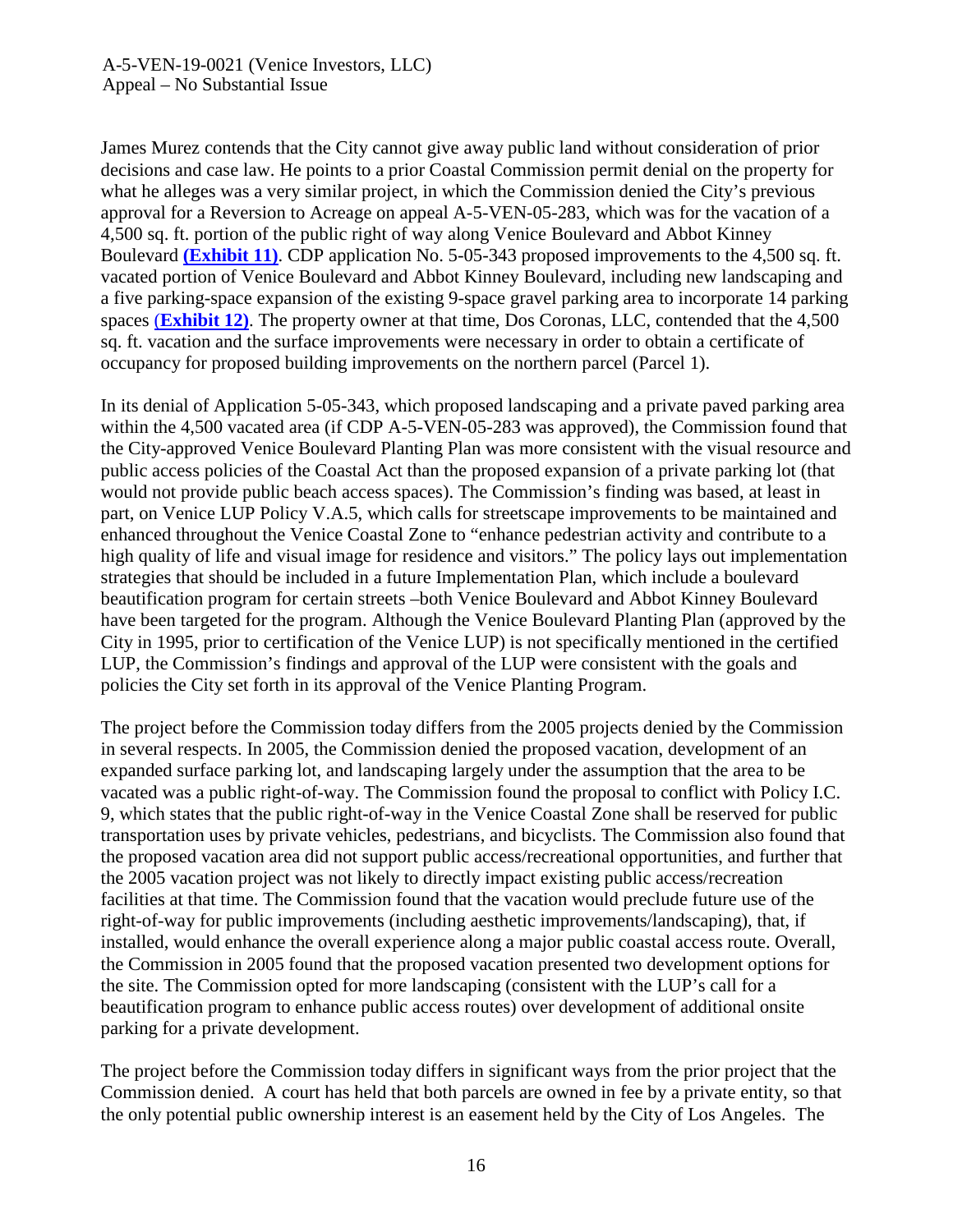project therefore involves a Reversion to Acreage of privately held property and landscaping that is consistent with the 1995 Venice Boulevard Planting Plan. Unlike the prior proposal, there are no proposed changes to the existing onsite parking or to the existing onsite building. In addition, the City-approved project maintains a 33-ft. City easement which would enable the City to widen the sidewalk along Venice Boulevard to 15 ft. in width and place a new Metro Bike Share station behind existing bus benches **[\(Exhibit 8\)](https://documents.coastal.ca.gov/reports/2019/6/w11b/w11b-6-2019-exhibits.pdf)**. There is a 1,431 sq. ft. public street easement (OR D6658- 568) located on Parcel 1 adjacent to Abbot Kinney Boulevard that would be eliminated as a result of the project. However, the City has indicated that it has no present or future plans to use the easement (which was dedicated by the applicant in the 1980s) for street purposes. The City's approval included a condition requiring the applicant to submit final landscaping plans to ensure that the landscaping adheres to the Venice Boulevard Planting Plan, consistent with LUP Policy V.A.[5](#page-16-0)<sup>5</sup>. The requirement for landscaping to adhere to the Venice Boulevard Planting Plan is consistent with the Commission's 2005 finding that adherence to the Venice Boulevard Planting Plan conforms to the visual resources and public access policies of the Coastal Act. Therefore, in this case, the Commission can conclude that the City-approved project is consistent with the public access and visual resource policies of the Coastal Act and is not inconsistent with the past Commission action on a project at the same location.

The second contention raised by Mr. Murez is that the City did not and cannot make the findings that the City-approved project is consistent with the City of Los Angeles Municipal Code or the Coastal Act. Mr. Murez specifically asserts that the City needs to demonstrate that the area to be reverted to acreage has no present or potential future use to the City. In addition, the appellant argues that the City needs to demonstrate how privatizing the property does not impact coastal access to the Coastal Zone or prejudice the ability to prepare an LCP for the Venice segment that is consistent with the Chapter 3 Coastal Act policies.

The City's Municipal Code has not been certified by the Commission and is not a standard of review for determining whether or not an appeal raises a substantial issue. Therefore, with regard to the appellant's contention that the City-approved project is not consistent with the City's Municipal Code, there is no substantial issue.

With regard to the public access policies of the Coastal Act, the applicant has not demonstrated that the proposed development adversely impacts coastal access. In fact, the evidence indicates that the project is consistent with the public access policies of the Coastal Act. The reversion to acreage was approved by the City in order to accurately define the land that is owned by the applicant, as referenced in the deed documents and as agreed upon by the litigation settlement. The Cityapproved Reversion to Acreage does not impact either the Venice Boulevard or the Abbot Kinney Boulevard rights-of-way, including the sidewalks and the street. In fact, the project clarifies the City's claim to a 33-ft. wide easement (CE 70-44) across Parcel 2 and explicitly allows for public access improvements. This includes the right to widen the existing sidewalk and to develop a new bike share station. The City has indicated that it plans to conduct these improvements at some point in the future. The City has also indicated that it does not intend to use Easement OR D6658-568 adjacent to Abbot Kinney Boulevard for street improvements now or in the future. Therefore, the

<span id="page-16-0"></span><sup>&</sup>lt;sup>5</sup> Although specific "beautification plans" are not listed within the certified LUP, in its previous denial of a proposed vacation and landscaping project on the project site in 2005, the Commission identified the Venice Boulevard Planting Plan as being consistent with the coastal access and visual resource policies of the Coastal Act, as well as the beautification program listed in certified LUP Policy V.A.5.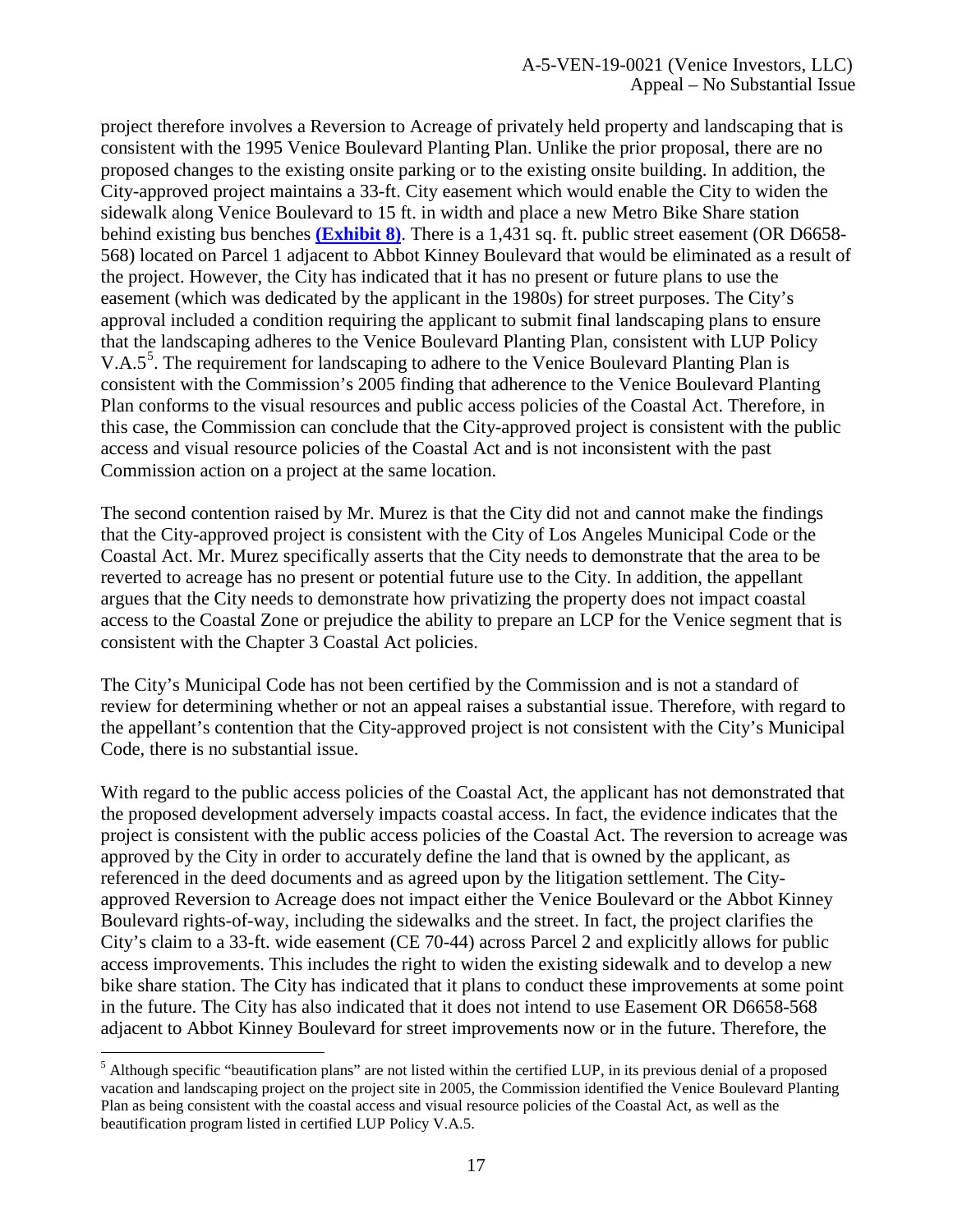City-approved project would improve pedestrian coastal access along Venice Boulevard (identified as a local major coastal access route), and maintain the current access along Abbot Kinney Boulevard. Also, the City conditioned approval of the project on the submittal of final landscaping plans that adhere to the Venice Boulevard Planting Plan, consistent with LUP Policy V.A.5. As the Commission determined in 2005, adherence to the Venice Boulevard Planting Plan constitutes consistency with the public access and visual resource policies of the Coastal Act. Therefore, the City correctly determined that the proposed project is consistent with the Chapter 3 Coastal Act policies, and the appellant's contention does not raise a substantial issue.

The third contention raised by Mr. Murez is that the privatization of the project site would lose the community vision for a "Ceremonial Gateway to Venice," and would further lose the ability to provide future resources to serve the community (i.e. Metro Bike Share). Mr. Murez has not provided additional information to demonstrate how the proposed Reversion to Acreage would result in a loss of the community vision for a "Ceremonial Gateway to Venice." The applicant has indicated that the existing palm trees located within the property lines at the corner of Abbot Kinney Boulevard and Venice Boulevard would remain untouched by the proposed Reversion to Acreage (this is mainly due to the fact that the existing palm trees are located within the area of claimed easement by the City that was agreed upon during the litigation settlement). The palm trees are currently used by local residents to hang banners to advertise community events. The applicant has also indicated that the banners will continue to be allowed to hang from the palm trees located within the property lines if the Reversion to Acreage is approved.

Furthermore, the "Ceremonial Gateway to Venice" was coined by the Coastal Conservancy to promote the beautification of the main coastal access routes. However, this designation is not specifically mentioned in the certified LUP, which constitutes guidance for standard of review on appeal (the Coastal Act Chapter 3 policies). Nevertheless, the proposed project was approved by the City under the condition that all final approved landscaping plans are consistent with the Venice Boulevard Planting Plan, which was written and has been implemented to achieve "street beautification" along Venice Boulevard. As mentioned earlier, the Commission found in its previous denials on the site that the Venice Boulevard Planting plan adhered to the Coastal Act's visual resource protection policies. It follows, then, that adherence to the Venice Boulevard Planting Plan constitutes consistency with the visual resource policies found in Chapter 3 of the Coastal Act. In any case, the appellant's contention does not raise a substantial issue.

Mr. Murez asserts that the proposed Reversion to Acreage would result in an inability to provide future resources to serve the community, but does not detail what those resources might be or provide additional information to substantiate this claim. Therefore, no substantial issue can be found with this assertion.

#### Contentions Submitted by Robert Aronson

In his appeal of the City of Los Angeles local CDP, Robert Aronson first contends that the proposed Reversion to Acreage would forever terminate the vested and unfettered right of the City to provide transportation-related and other public services. The services that Robert Aronson points out in his appeal include: bike path widening; pedestrian safety improvements (i.e. sidewalk widening); installation of communications equipment; installation of landscaping in compliance with existing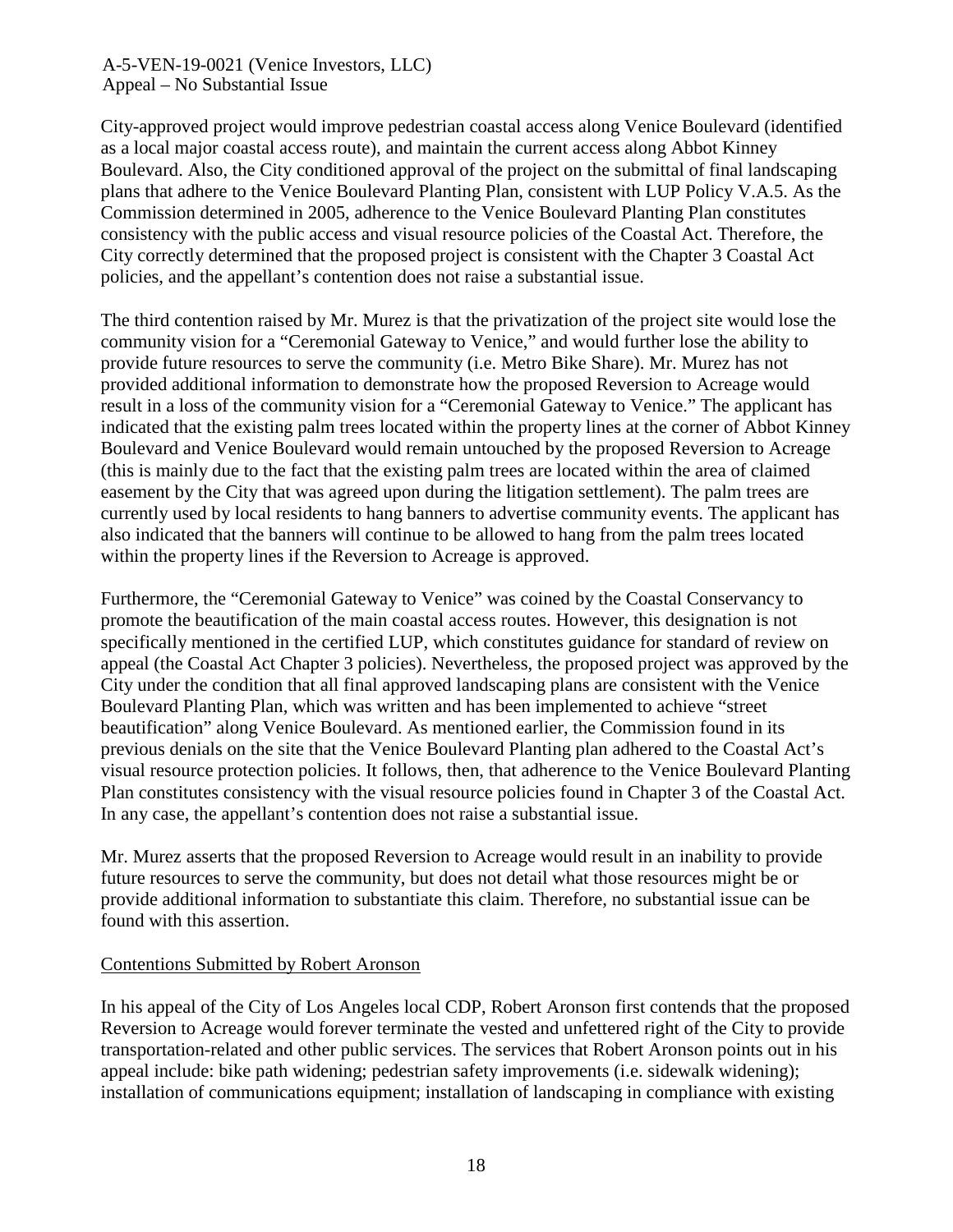landscaping plans and streetscape requirements; and the promotion of Venice community and visitor-serving events.

As discussed earlier, the proposed Reversion to Acreage project allocates a 33-ft. easement across Parcel 2 to the City for street purposes. The easement would enable the City to widen the sidewalk along Venice Boulevard, install a Metro Bike Share station, plant landscaping in accordance with the Venice Boulevard Planting Plan, and other public improvements. The City has also indicated that Easement OR D6658-568 will not be used for street purposes now or in the future, particularly because no other properties along Abbott Kinney are encumbered by similar easements.<sup>[6](#page-18-0)</sup> Thus, the project does not adversely impact any realistic opportunity for the City to provide public services along Abbott-Kinney Boulevard, and it does allow such services and landscaping to be installed along Venice Boulevard. As discussed above, the project is consistent with the public access and visual resource protection policies of Chapter 3 of the Coastal Act. Therefore, the appellant's contention does not raise a substantial issue.

Mr. Aronson's second contention is that the City-approved project will set a precedent for other property owners along Venice Boulevard and Abbot Kinney Boulevard to receive a CDP to terminate the 44 contiguous easements along each of their properties.

The appellant claims that there are 44 public street easements that run through Venice Boulevard and Abbot Kinney Boulevard, but does not provide evidence to substantiate this claim. It is staff's understanding that there are no similar easements along Abbott Kinney Boulevard, at least. As it pertains to the project site, the applicant and the City had to go to court in order to determine which, if any, easements are actually present on the property. If adjoining property owners wish to pursue reversion to acreage projects in the future, they would likely have to endure a similar process to that undertaken by the applicant, and at this point, the outcome of any such case would be speculative. In addition, any reversion to acreage would require a CDP, and would need to be consistent with the Coastal Act's Chapter 3 policies, including public access. Therefore, the appellant's contention does not raise a substantial issue.

The third contention raised by Mr. Aronson is that the proposed project would prevent possible future public transportation and transportation-related uses. As mentioned previously, the proposed Reversion to Acreage project allocates a 33-ft. easement to the City for street purposes, which could allow for future public transportation-related uses. Therefore, the appellant's contention does not raise a substantial issue.

Mr. Aronson also contends that the proposed project is not consistent with Policies I.C.9, I.F.1, V.A.2, V.A.5, II.B.1, and II.C.1 of the Certified Venice Land Use Plan with regard to the use/development of the intersection of Venice Boulevard and Abbot Kinney Boulevard.

The Certified LUP Policies that Mr. Aronson references in his appeal are copied at the top of this section. Policy I.C.9 refers to the designated uses for rights-of-way in the Venice Coastal Zone, and further states that vacations of public rights-of-way are not permitted between the first public road and the sea, Ballona Lagoon, or any canal. The proposed project is not located in any of those areas, nor is it a vacation of public rights-of-way. Furthermore, the undisputed public rights-of way (the

<span id="page-18-0"></span><sup>&</sup>lt;sup>6</sup> Refer to the discussion about Easement OR D6656-568 in the Project Description section of the staff report (Page 9).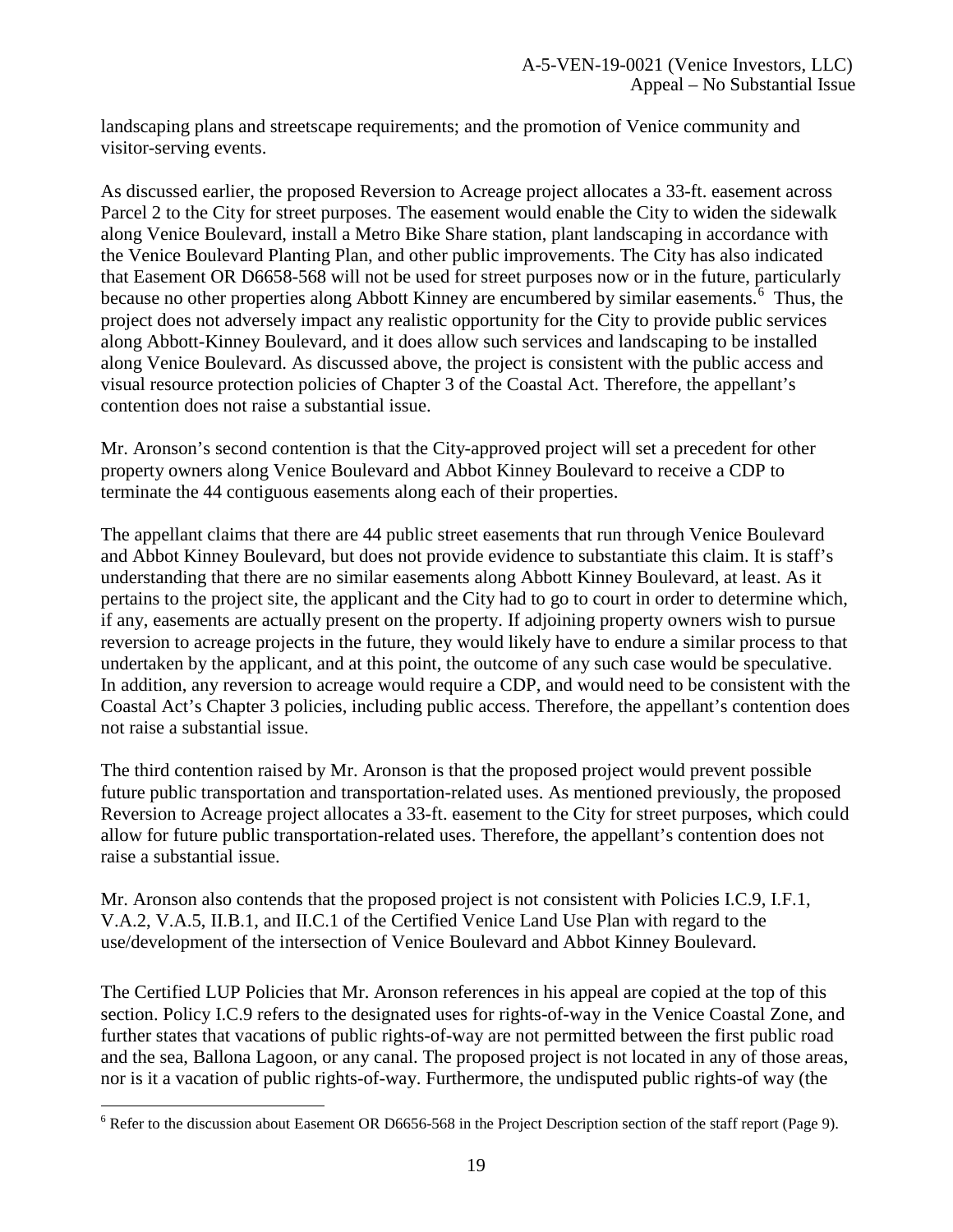sidewalk and the street) would not be impacted by the project and would continue to be used by public transportation vehicles, private vehicles, pedestrians, and bicyclists. Thus the appellant's claim that the project is not consistent with Policy I.C.9 of the certified LUP does not raise a substantial issue.

Policy I.F.1 identifies buildings, streets, and trees that have been identified as historic and/or cultural resources by the Venice Historical Society, Venice Community, State Coastal Conservancy, and City of Los Angeles. It should be noted that Abbot Kinney Boulevard between Venice Boulevard and Brooks Avenue is identified in the LUP as cultural/historic resource. However, this particular policy does not contain specific implementation strategies to preserve historic/cultural resources, particular if the resource is a street with no specific structures identified. As mentioned earlier, the Venice Boulevard Planting Program has been identified by the City and by the Commission as a means to maintain a cultural identity and ensure that Venice Boulevard is maintained as an aesthetically pleasing coastal access route. The project, as approved by the City, would maintain consistency with the Venice Boulevard Planting project, and thus maintain the cultural identity of the street, consistent with the stated LUP policy.

LUP Policy II.B.1 states the necessity to maintain existing public transportation facilities and develop new public transportation facilities to facilitate coastal access in Venice. There are currently two bus stops in the project vicinity. The Venice/Abbot Kinney stop is located along Venice Boulevard and serves the 33 and 733 local bus routes. The Abbot Kinney SB &Venice NS stop is located along Abbot Kinney Boulevard and serves the Big Blue Bus Route  $18<sup>7</sup>$  $18<sup>7</sup>$  $18<sup>7</sup>$ . These bus stops are located on the undisputed public rights-of-way (i.e. the sidewalks) beyond the property lines of the privately held property, and would therefore not be impacted by the proposed Reversion to Acreage. Should the City decide to add more bus routes, it could do so within its own right-ofway. Also, as stated earlier, the project includes full recognition of a 33-ft. easement held by the City that can be used to establish a new bike share station. The appellant claims that the proposed Reversion to Acreage would result in the City "relinquishing" its right to install a bike share station and would instead locate it to a substandard location behind the existing bus stop on Venice Boulevard. Again, there is no evidence that the City is "relinquishing" any right to build a bike share station. Also, there are no finalized plans for a bike station at this time; therefore, there is no evidence that the proposed location for a future bike share station would impede pedestrian access across the sidewalk. Overall, the City-approved project is consistent with this LUP policy.

LUP Policy II.C.1 states that pedestrian access and bicycle trails shall be developed, protected, and maintained. Further, a network of pedestrian and bicycle routes shall be developed, enhanced, and maintained to provide linkages between neighborhoods, visitor-serving commercial areas, coastal recreational areas, transit routes, and parking areas. As stated earlier, the proposed Reversion to Acreage will have no impact on the existing sidewalks and streets, seeing that these developments are within public rights-of-way that are not disputed. Furthermore, the City would reestablish and maintain a 33-ft. wide easement within the private property (Parcel 2) under the proposed Reversion to Acreage (a result of the settlement agreement between the City and the applicant). The City may use the easement area to widen the pedestrian sidewalk, place a new bike share station, or put in a portion of a bike trail. At this time, the City has expressed interest in widening the pedestrian

<span id="page-19-0"></span> $7$  This Big Blue Bus route is a regional route that spans from UCLA to Marina Del Rey. The route runs through Brentwood, Santa Monica and Venice as well.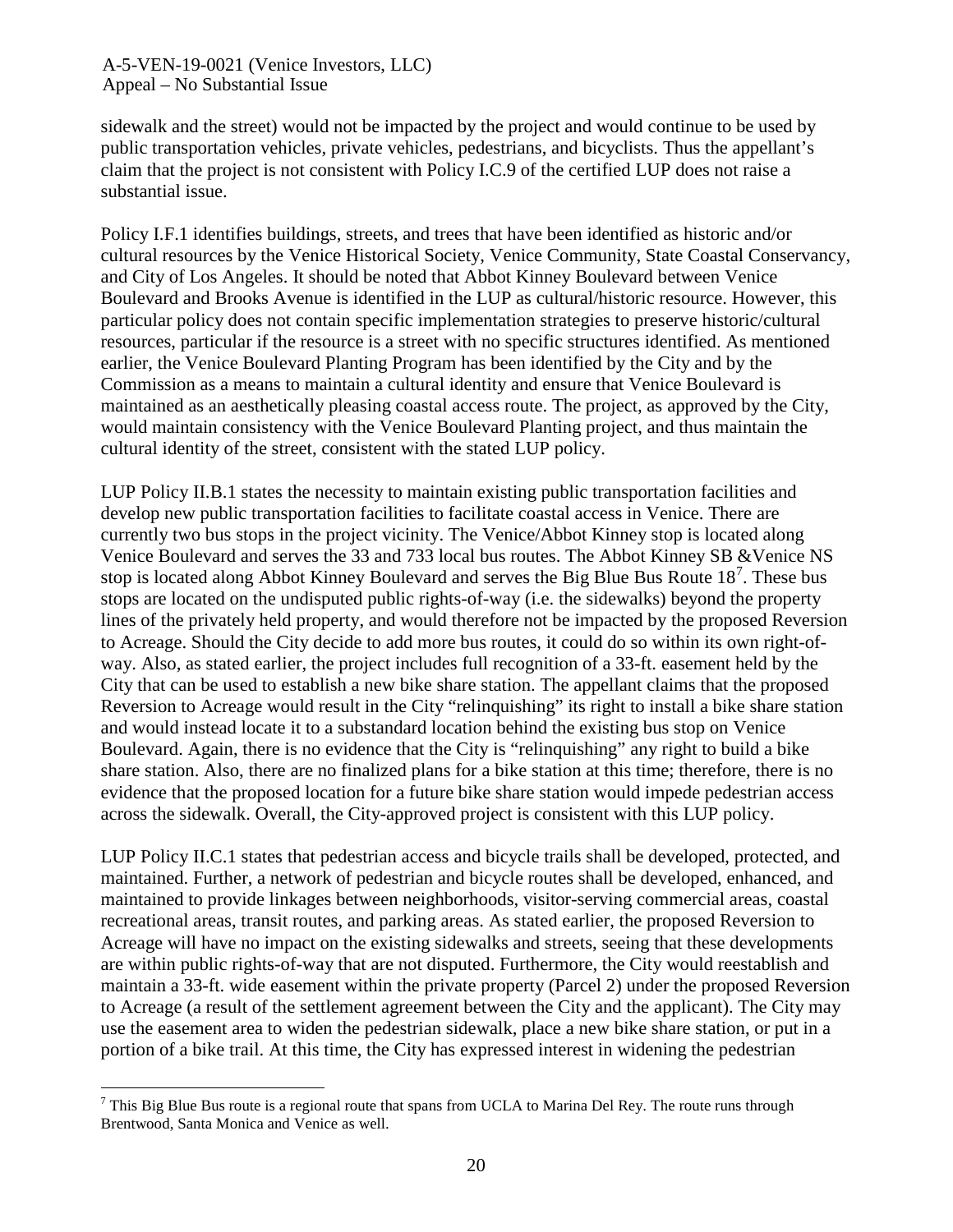sidewalk and placing a Metro Bike Share station within the 33-ft. wide easement. There is nothing to indicate that the project is inconsistent with the stated LUP Policy.

Policy V.A.2 states that streets and highways shall be designed and improved to adequately accommodate development and to enhance public access to the shoreline. Abbot Kinney Boulevard and Venice Boulevard are both developed streets that are abutted on both sides with development. The City has indicated that it has no future plans to widen either of the streets. However, if the City were to change its mind, the 33-ft. wide easement area (Easement 70-44) would enable the City to expand Venice Boulevard. In any case, the proposed Reversion to Acreage project would not impact either Venice Boulevard or Abbot Kinney Boulevard. Therefore, the project is consistent with the stated LUP policy.

Policy V.A.5 states that streetscape improvements shall be maintained throughout the Venice Coastal Zone to maintain and enhance the visual image along coastal access routes. The policy also targets certain streets including both Abbot Kinney Boulevard and Venice Boulevard, for "boulevard beautification programs" within a future Implementation Plan. The policy lists several general criteria that should be included in a beautification program, although specific plans are not listed within the certified LUP. In its previous denial of a proposed vacation and landscaping project on the project site in 2005, the Commission identified the Venice Boulevard Planting Plan as being consistent with the coastal access and visual resource policies of the Coastal Act, as well as the beautification program listed in certified LUP Policy V.A.5. As mentioned several times throughout this report, the proposed project includes landscaping that is consistent with the Venice Boulevard Landscaping Plan. Furthermore, the City conditioned approval of the project on submittal of final landscaping plans to ensure consistency with the Venice Boulevard Planting Plan. Therefore, the project, as approved by the City, is consistent with the stated LUP policy.

Mr. Aronson's final contention is that the City-approved project is not consistent with the Coastal Act. The appellant fails to mention specific Chapter 3 Coastal Act policies with which the project is inconsistent. Furthermore, the analysis above demonstrates that the City-approved project is consistent with the public access and visual resource policies of the Coastal Act. The project also does not raise any issues with regard to coastal hazards and development policies found within Chapter 3 of the Coastal Act. Because the appellant has failed to demonstrate inconsistency with Chapter 3 Coastal Act policies, the appellant's contention does not raise a substantial issue.

Mr. Aronson has not demonstrated how the City-approved project is inconsistent with the Chapter 3 policies of the Coastal Act or with the certified LUP. Therefore, the appellant's contentions do not raise a substantial issue.

### **NO SUBSTANTIAL ISSUE – Five Factors**

Applying the five factors listed in the prior section clarifies that the appeals do not raise "a substantial issue" with respect to Chapter 3 of the Coastal Act, and therefore, do not meet the substantiality standard of Section  $30625(b)(1)$ , because the nature of the proposed projects and the local government actions are consistent with policies of Chapter 3 of the Coastal Act.

The first factor is the degree of factual and legal support for the local government's decision that the development is consistent with the relevant provisions of the Coastal Act. The City provided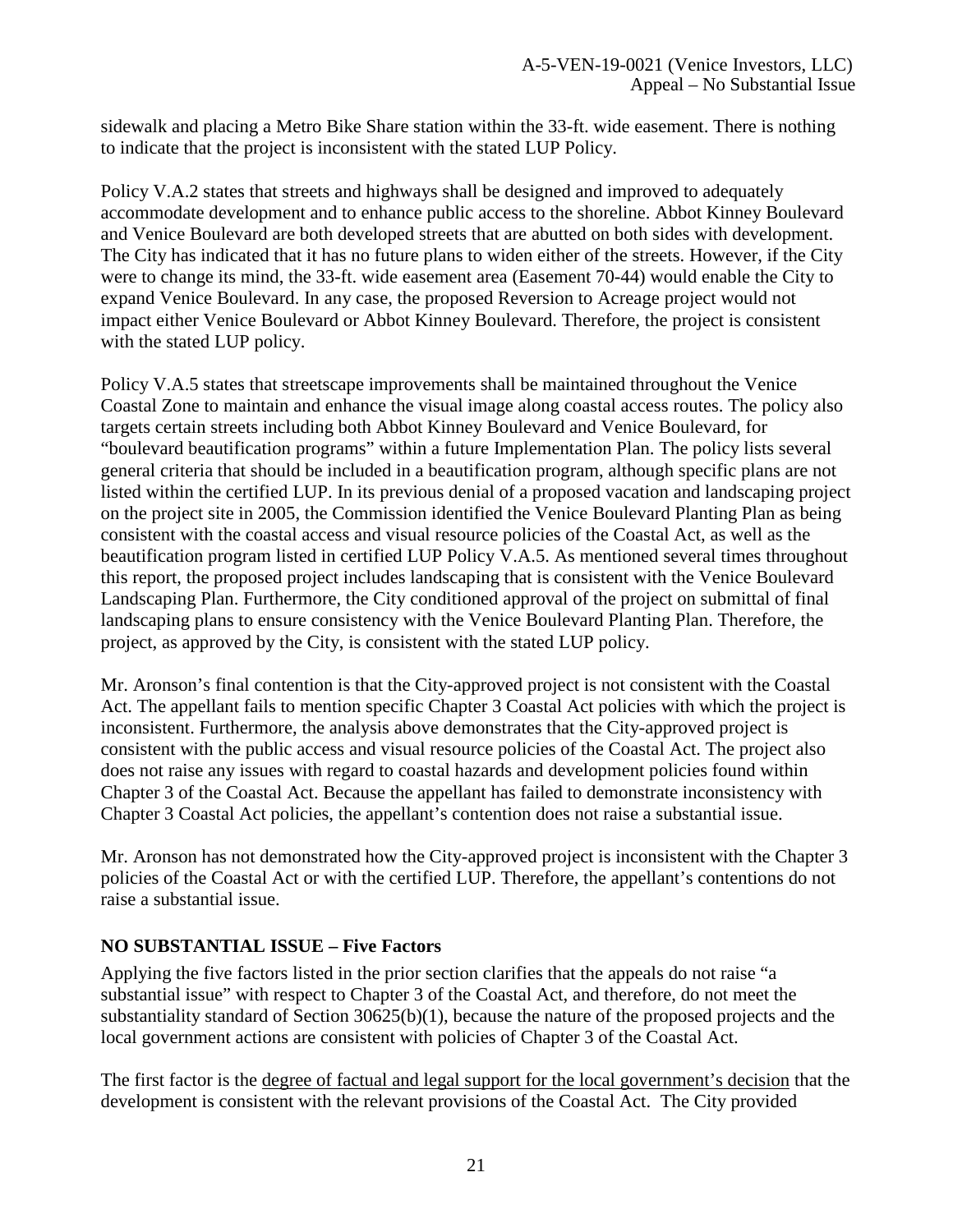adequate factual and legal support in its determination to approve the Local CDP. The proposed Reversion to Acreage project is part of a settlement agreement reached between the City and the applicant after years of litigation over the validity of four public easements that the City claimed ran through the private property, three of which the court found to be invalid, and it did not rule on the validity of the fourth. In its decision to grant a CDP for the Reversion to Acreage, the City correctly applied the LUP policies with regard to the use and development of Venice Boulevard. The City also correctly determined the project to be consistent with the visual resource and public access policies of the Coastal Act. The City's requirement to have proposed landscaping be consistent with the Venice Boulevard Planting Program is consistent with the Commission's 2005 finding that the Venice Boulevard Planting Program would constitute consistency with the visual resource and public access policies of the Coastal Act. The City detailed its CEQA process, which ultimately resulted in a mitigated negative declaration for the project. Overall, the City provided a narrative that led to the approval of the local CDP and included a thorough analysis of the relevant provisions of the Coastal Act. Therefore, this factor supports a finding of no substantial issue.

The second factor is the extent and scope of the development as approved or denied by the local government. The proposed development includes a Reversion to Acreage of a 3,702 sq. ft. privately-owned parcel (Parcel 2, owned by the applicant) and a 1,431 sq. ft. City easement area to an adjacent privately-owned area (Parcel 1, which is also owned by the applicant), as well as some minor landscaping within Parcel 2. The project will not involve any expansion of the existing building or surface parking lot on Parcel 1, nor will it add any new permanent structures. The purpose of the project is to clearly delineate the extent of privately held development, but also clearly identifies the City's disputed 33-ft. wide easement adjacent to Venice Boulevard. The City indicated that it will not use the street easement area along Abbot Kinney Boulevard (which was dedicated in the 1980s by the Parcel 1 owner at the time under a City requirement) now or in the future. Therefore, the easement area will be returned to the private property as a result of the Reversion to Acreage. The project affects a major intersection within the Venice coastal zone, but there is very little physical development associated with the CDP, and the changes to the easements are not significant under the specific circumstances presented here. Therefore, this factor supports a finding of no substantial issue.

The third factor is the significance of the coastal resources affected by the decision**.** The project is located in an urbanized commercially developed area more than one half mile inland from the beach. Coastal resources in this area relate to public access, visual resources, historical resources, and community character. The City-approved project includes landscaping consistent with the Venice Boulevard Planting Program, which in turn protects visual resources and public access in the area. There are no historical resources impacted by this project, and it will not adversely impact community character. Furthermore, the public sidewalks and the streets will not be impacted by the project. Therefore, this factor supports a finding of no substantial issue.

The fourth factor is the precedential value of the local government's decision for future interpretations of its LCP. The Venice segment of the City of Los Angeles has a certified LUP, but an LCP has not been completed at this time. Therefore, development projects should not only be consistent with the Chapter 3 Coastal Act policies, but also must not prejudice the ability of the City to develop an LCP that is consistent with the Chapter 3 policies. The City-approved project is consistent with the visual resource and public access policies of the Coastal Act. Furthermore, the developments are consistent with the relevant policies of the certified LUP. Although the LUP is